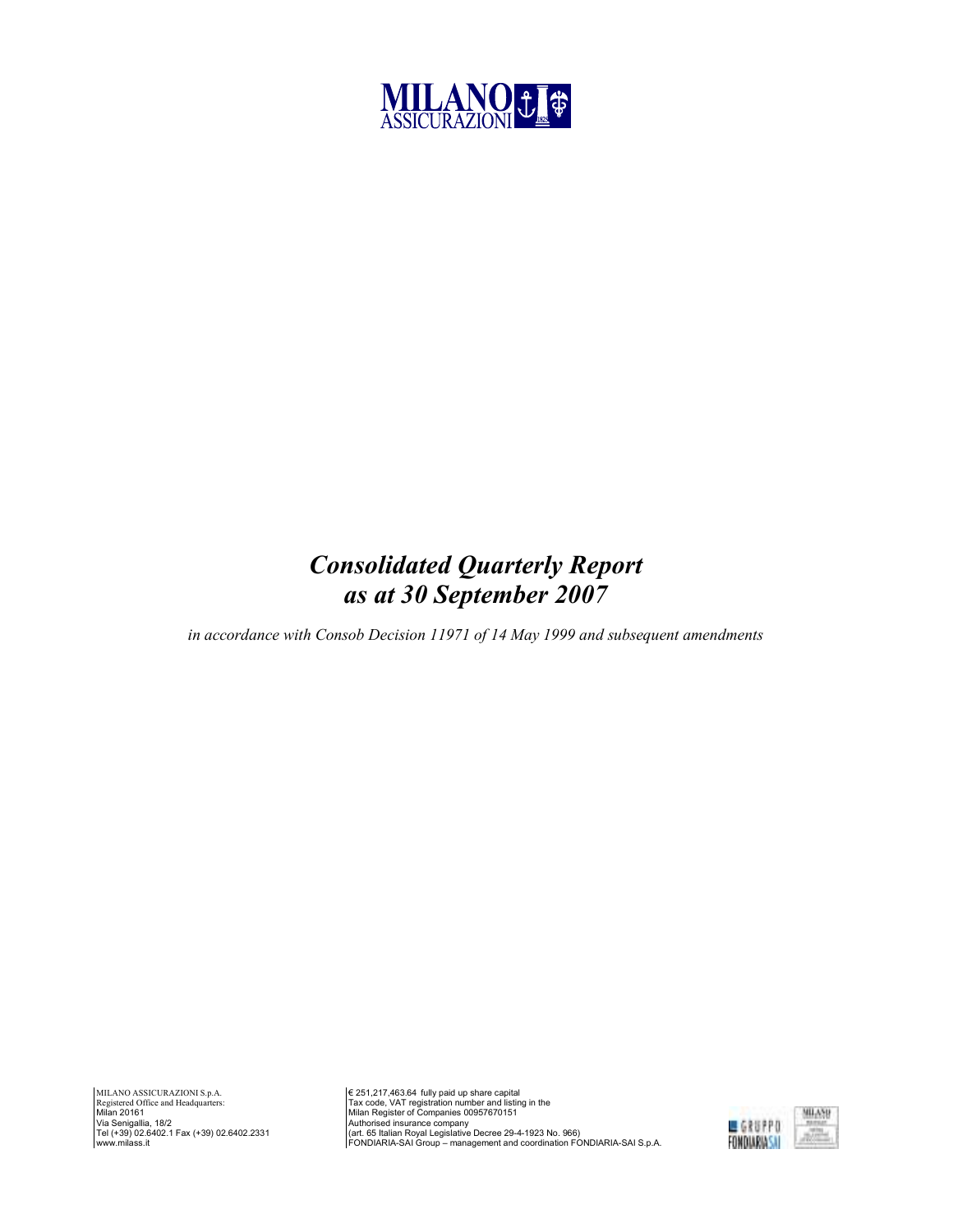# **CONTENTS**

| QUARTERLY CONSOLIDATED PROFIT AND LOSS ACCOUNT9<br>DRAFTING CRITERIA AND BASIS OF CONSOLIDATION34<br>RESPONSIBLE FOR PREPARING THE ACCOUNTS39 |                              |  |
|-----------------------------------------------------------------------------------------------------------------------------------------------|------------------------------|--|
|                                                                                                                                               |                              |  |
|                                                                                                                                               |                              |  |
|                                                                                                                                               |                              |  |
|                                                                                                                                               |                              |  |
|                                                                                                                                               |                              |  |
|                                                                                                                                               | SIGNIFICANT EVENTS OCCURRING |  |
|                                                                                                                                               |                              |  |
|                                                                                                                                               |                              |  |
|                                                                                                                                               |                              |  |
|                                                                                                                                               | DECLARATION BY THE EXECUTIVE |  |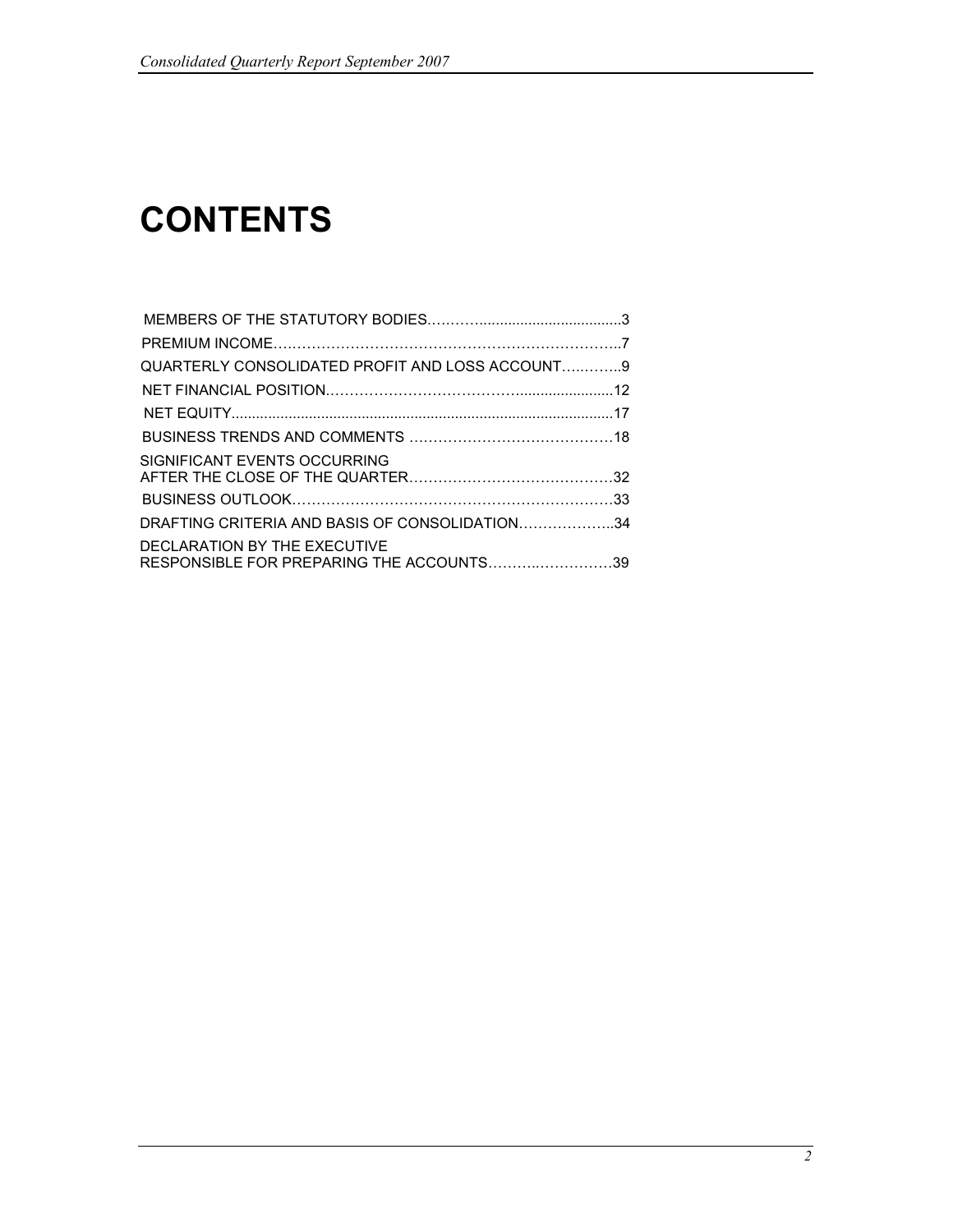# MEMBERS OF STATUTORY BODIES

# BOARD OF DIRECTORS

Salvatore Ligresti Honorary Chairman

Fausto Marchionni \* Chairman and Managing Director

Gioacchino Paolo Ligresti \* Vice Chairman Cosimo Rucellai \* Vice Chairman Umberto Bocchino \* Flavio Dezzani Maurizio Di Maio Emanuele Erbetta Mariano Frey Giulia Maria Ligresti \* Jonella Ligresti \* Lia Lo Vecchio Emilio Perrone da Zara

Massimo Pini \*

Francesco Randazzo

Salvatore Rubino \*

Simone Tabacci

Alessandra Talarico

Antonio Talarico \*

Sergio Viglianisi

Alberto Marras Secretary of the Board and of the Executive Committee

3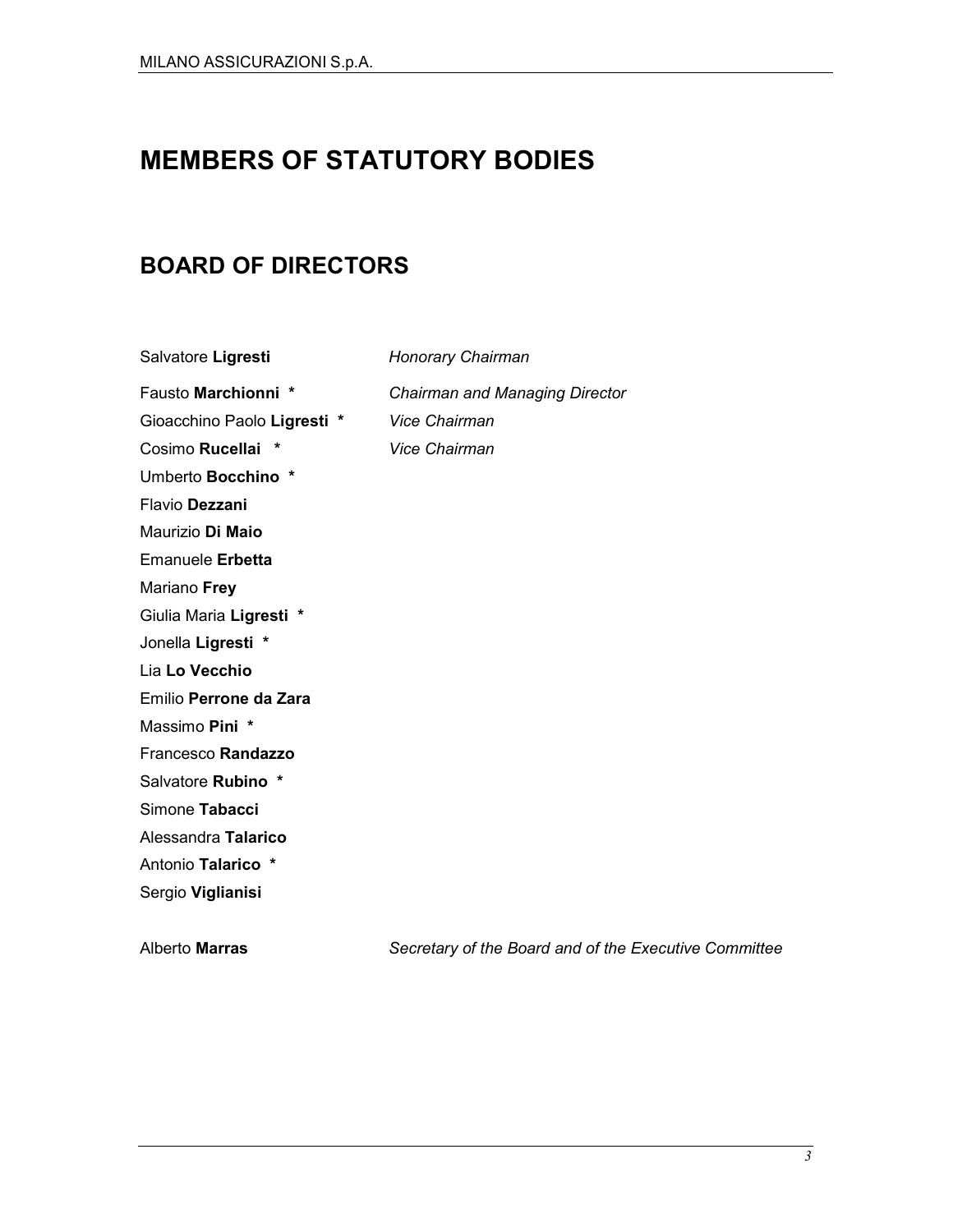## BOARD OF AUDITORS

Graziano Visentin CEO

Giovanni Ossola Statutory auditor

Alessandro Rayneri Statutory auditor

> Giuseppe Aldé Alternate auditor

Claudio De Re Alternate auditor

Roberto Frascinelli Alternate auditor

#### **EXECUTIVE**

responsible for preparing the accounts Pier Giorgio Bedogni

- Members of the Board who are also members of the Executive Committee have an asterisk beside their name.
- There is now an internal Auditing Committee, the members of which may be consulted and may make suggestions as provided for in the Code of Conduct for Listed Companies. This Committee is made up of the Board Members Mariano Frey, Emilio Perrone Da Zara and Cosimo Rucellai.
- With reference to the provisions of CONSOB communication 97001574 of 20 February 1997, the nature of the powers conferred on the directors is indicated below. As well as being the Company's Legal Representative under Art. 20 of the By-laws, the Chairman and Managing Director Prof. Fausto Marchionni, has all the ordinary and extraordinary administrative powers, which may be exercised on his signature alone, and the power to grant mandates and powers of attorney, with the sole exception of the following powers:  $-$  sale and/or purchase of property with a value exceeding  $\epsilon$  10m per transaction; - sale and/or purchase of shareholdings with a value exceeding € 25m per transaction and, in any event, those that are
	- majority shareholdings;

- loans for an amount in excess of  $\epsilon$  50m per transaction;

- issuing of securities of a non-insurance nature in favour of third parties.
- The Executive Committee continues to hold all the powers not already attributed to the Chairman and Managing Director with the exception of those that in law or under the by-laws are exclusively within the province of the Board of Directors. The Board of Directors is also exclusively responsible for any decision relating to operations with related parties that are identified as such by the Board of Directors.

The Board of Directors was appointed by the Shareholders' meeting held on 22 April 2005. Francesco Randazzo was appointed by the Shareholders' meeting held on 26 April 2006 to replace the outgoing director, the lawyer, Luigi Pisanu. The entire Board will remain in office until the Shareholders' meeting called to approve the annual accounts on 31 December 2007.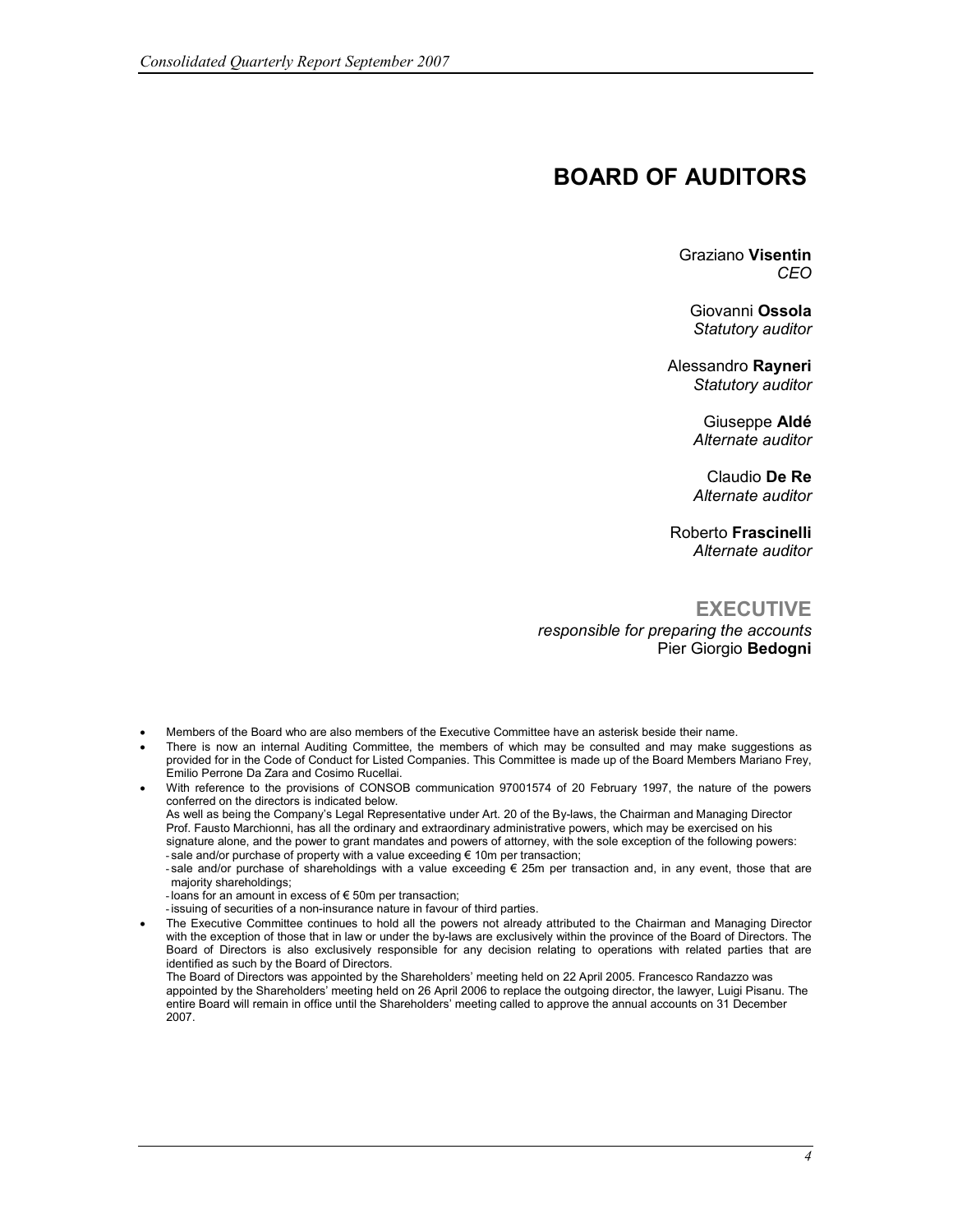# CONSOLIDATED QUARTERLY REPORT AS AT 30 SEPTEMBER 2007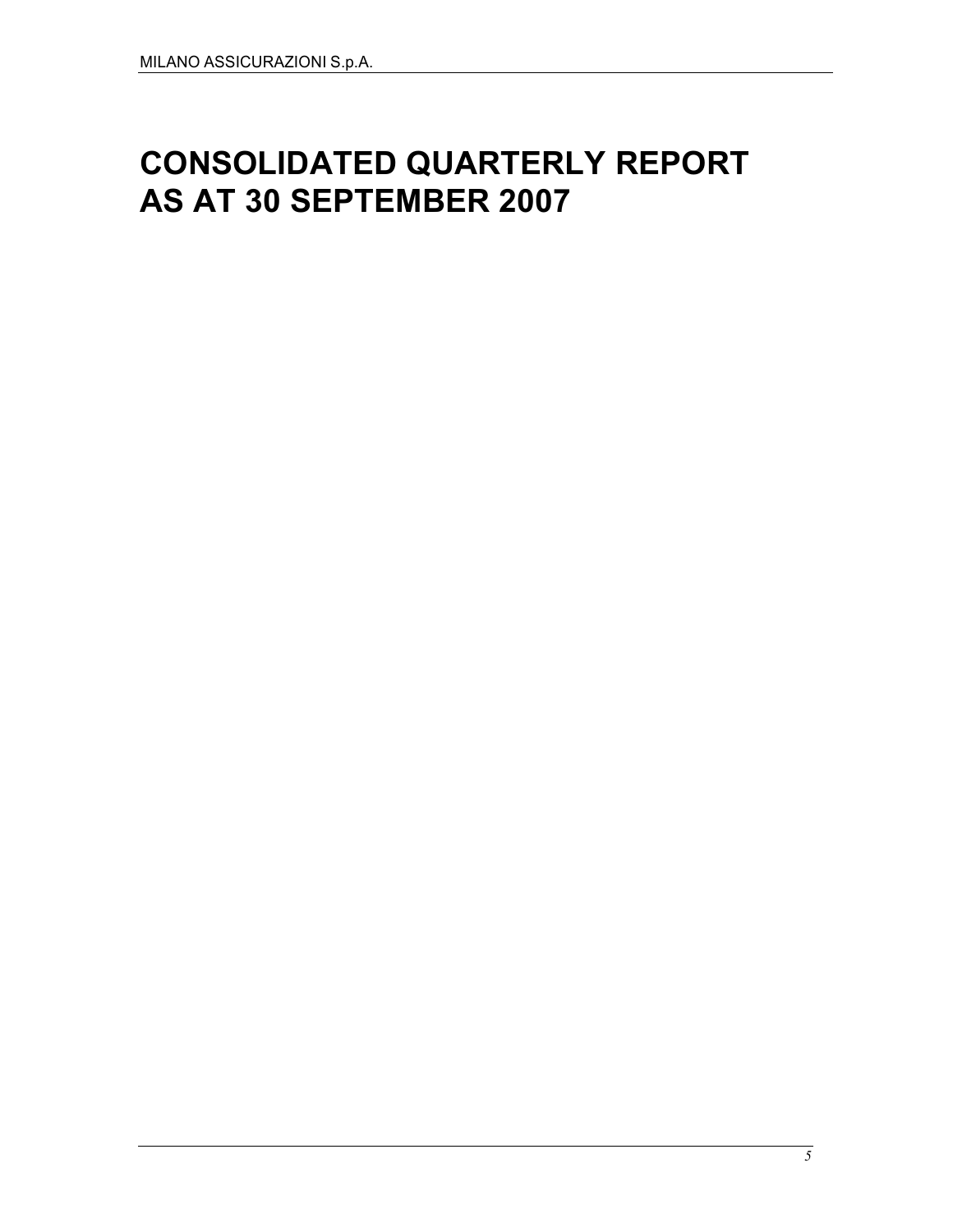## THE MILANO ASSICURAZIONI GROUP

The Milan Assicurazioni group is made up of 10 Companies including the parent company. 5 of these operate in the insurance sector, 3 in the property sector and the remaining 3 Companies are various service sector companies.

The parent company Milano Assicurazioni S.p.A. is a leading insurance operator on the Italian market, active in both the Non-life insurance and the Life insurance sector, with a sales network of around 1,400 agencies distributed throughout the national territory.

The registered office is in Milan, at Via Senigallia 18/2.

Over the last few years, Milano Assicurazioni has also strengthened its position on the domestic market via corporate merger transactions. In particular, please note the incorporation of Nuova Maa and Maa Vita in 2003; the incorporation of SIS, an Insurance Company, in 2004 and the incorporation of First Life, on 31 December 2005, which enabled Milano Assicurazioni to operate within the Open-ended Pension Fund sector direct.

In 2007, Milano Assicurazioni increased its capital interest in Bipiemme Vita to 51%, acquired within the scope of the agreements stipulated with Banca Popolare di Milano (BPM) to grow, jointly and exclusively, the BPM Group's Life segment bancassurance business.

Please remember that, on the basis of these agreements, Milano Assicurazioni had initially acquired, in June 2006, a 46% capital interest in Bipiemme Vita followed by the acquisition of a further 4% in September 2006 and a further 1% in June 2007.

Bipiemme Vita operates via around 700 Banca Popolare di Milano Group counters. The accounts as at 31 December 2006 (compiled in accordance with Italian accounting principles) showed premium income amounting to € 761.5m and a net profit of € 15.2m. Net equity amounted to € 71.5m whilst total technical reserves amounted to € 3,500.3m.

Milano Assicurazioni's parent company is Fondiaria-Sai which acts as its manager and coordinator, in accordance with art. 2497 bis of the Italian civil code.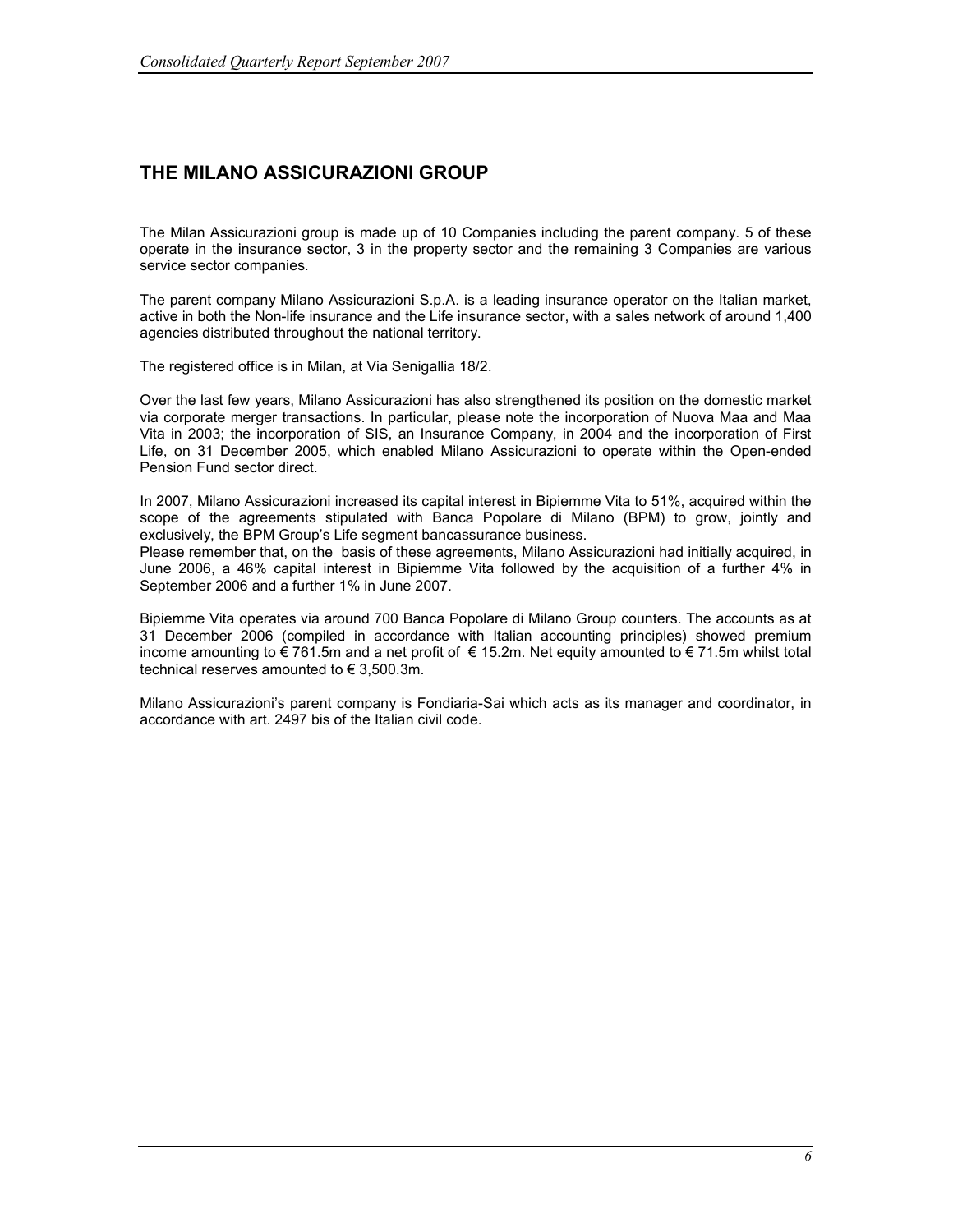## PREMIUM INCOME

Premiums and additional income from direct and indirect business in the first nine months of 2007 amounted to € 2,573,580K and showed an increase of 5.5% over the corresponding period the previous year.

Direct business premium income was € 2,568,903K (+ 6.1% compared with 30 September 2006). In particular:

- Non-life business premium income amounted to  $\epsilon$  1,930,465K, including  $\epsilon$  1,411,319K for Motor business (- 5.9% compared with 30 September 2006) and € 519,146K for other types of business, where a 2.4% rise was achieved.

The trend in motor business premiums reflects planned business initiatives, which aim to gradually improve the combined ratio by downsizing the fleet portfolio, in the main already achieved, and initiatives to reorganise geographical areas and tariff sectors with an unsatisfactory technical performance.

The growth in premiums compared to other Non-life business is the result of a risk underwriting policy which is careful to safeguard reasonable profit margins. In particular, in contrast with the effort put into the retail sector, which is offering satisfactory profitability, the persistence of highly competitive market conditions in the corporate sector is making it hard to grow significant business volumes whilst wishing to maintain a contract acquisition policy based on adherence to correct technical parameters.

- in Life business, premium income amounted to € 638,438K, compared with income of € 412,950K in the corresponding period the previous year (+ 54.6%). This significant increase was mainly due to the contribution made by Bipiemme Vita, which was consolidated at the start of the 4th quarter of 2006. Given the same basis of consolidation, i.e. net of this contribution amounting to  $\epsilon$  294,398K, premium income amounted to  $\epsilon$  344,040K (-16.7% compared with 30 September 2006). The drop was mainly due to reduced product income from the banking channel as well as to a lower volume of pure capitalisation contracts with institutional clients, a decision having been taken only to operate in this sector subject to achieving adequate profit margins, against the backdrop of a market that often offers underwriting opportunities with insufficient profitability.

Product income from agency networks was, on the other hand, up overall.

Indirect business income amounted to € 4,677K, compared with € 19,034K for the corresponding period the previous year. Indirect business continues to have a marginal percentage due to the decision, taken in the past, to stop underwriting new policies on the inward reinsurance market with companies not belonging to the Fondiaria-Sai Group. The drop compared with 30 September 2006 derives from the lower contribution from the proportional treaty with the affiliate Siat, covering Non-life business to the exclusion of transport business.

The table below summarises premium income data, with reference to both the third quarter of 2007 and to the first nine months of the year, making comparisons with the same periods of 2006.

| (EK)                                                         | 3Q2007             | 3Q2006 Variat. %   |                   | Jan-Sept<br>2007     | 2006                 | Jan-Sept Variat. % |
|--------------------------------------------------------------|--------------------|--------------------|-------------------|----------------------|----------------------|--------------------|
| <b>DIRECT BUSINESS</b><br>Non-life business<br>Life Business | 548.506<br>210.354 | 579.935<br>123.316 | $-5.4$<br>$+70.6$ | 1.930.465<br>638.438 | 2.007.168<br>412.950 | $-3.8$<br>$+54.6$  |
| Total direct business                                        | 758.860            | 703.251            | $+7.9$            | 2.568.903            | 2.420.118            | +6.1               |
| <b>INDIRECT BUSINESS</b>                                     |                    |                    |                   |                      |                      |                    |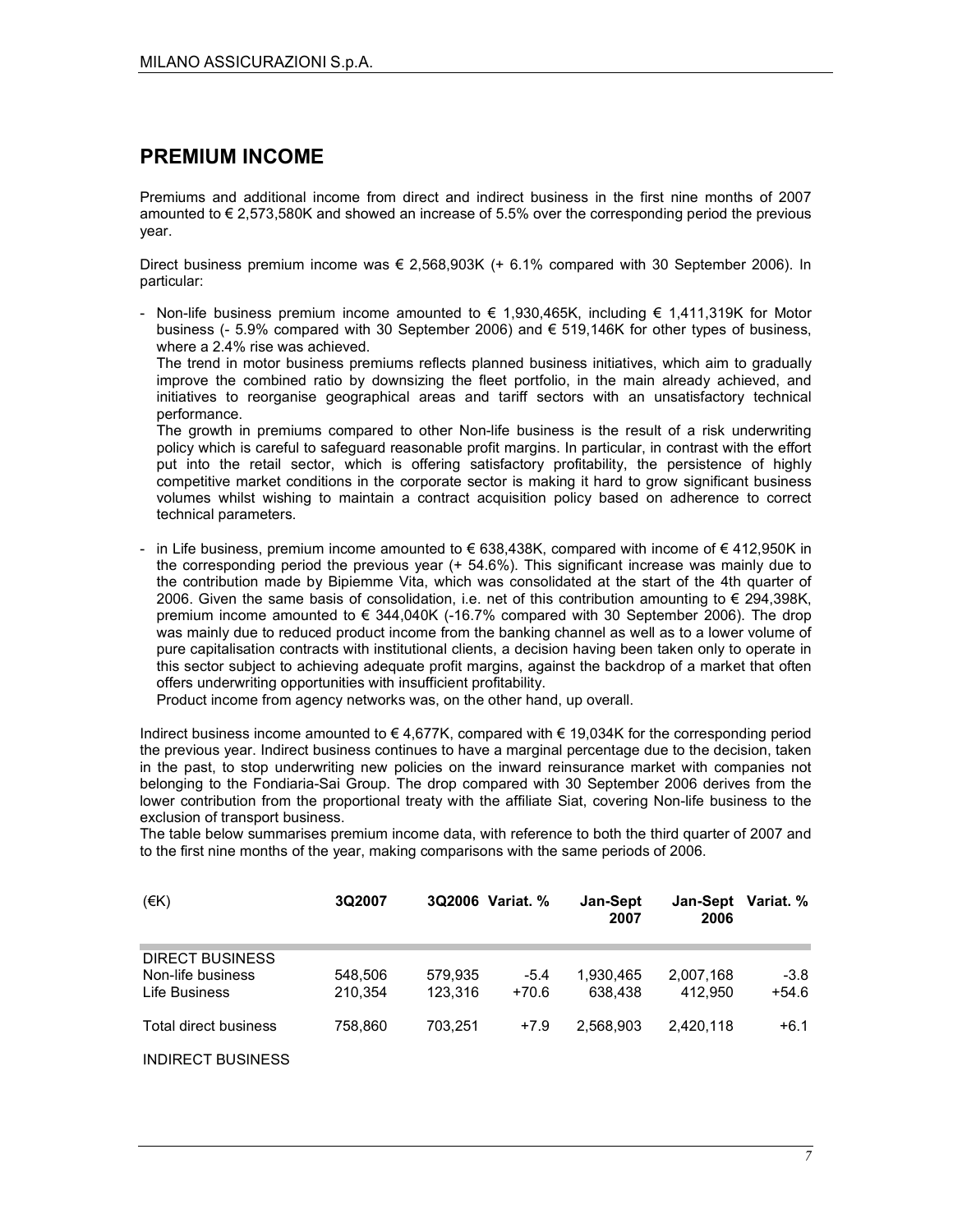| Non-life business<br>Life Business | $-1.718$<br>23 | 6.361<br>32 | $-127.0$<br>$-28.1$ | 4.607<br>70 | 18.938<br>96 | $-75.7$<br>$-27.1$ |
|------------------------------------|----------------|-------------|---------------------|-------------|--------------|--------------------|
| Total indirect business            | $-1.695$       | 6.393       | $-126.5$            | 4.677       | 19.034       | $-75.4$            |
| <b>SUM TOTAL</b><br>including:     | 757,165        | 709.644     | +6.7                | 2,573,580   | 2,439,152    | $+5.5$             |
| Non-life business                  | 546,788        | 586,296     | $-6.7$              | 1,935,072   | 2,026,106    | $-4.5$             |
| Life Business                      | 210.377        | 123,348     | $+70.6$             | 638,508     | 413.046      | $+54.6$            |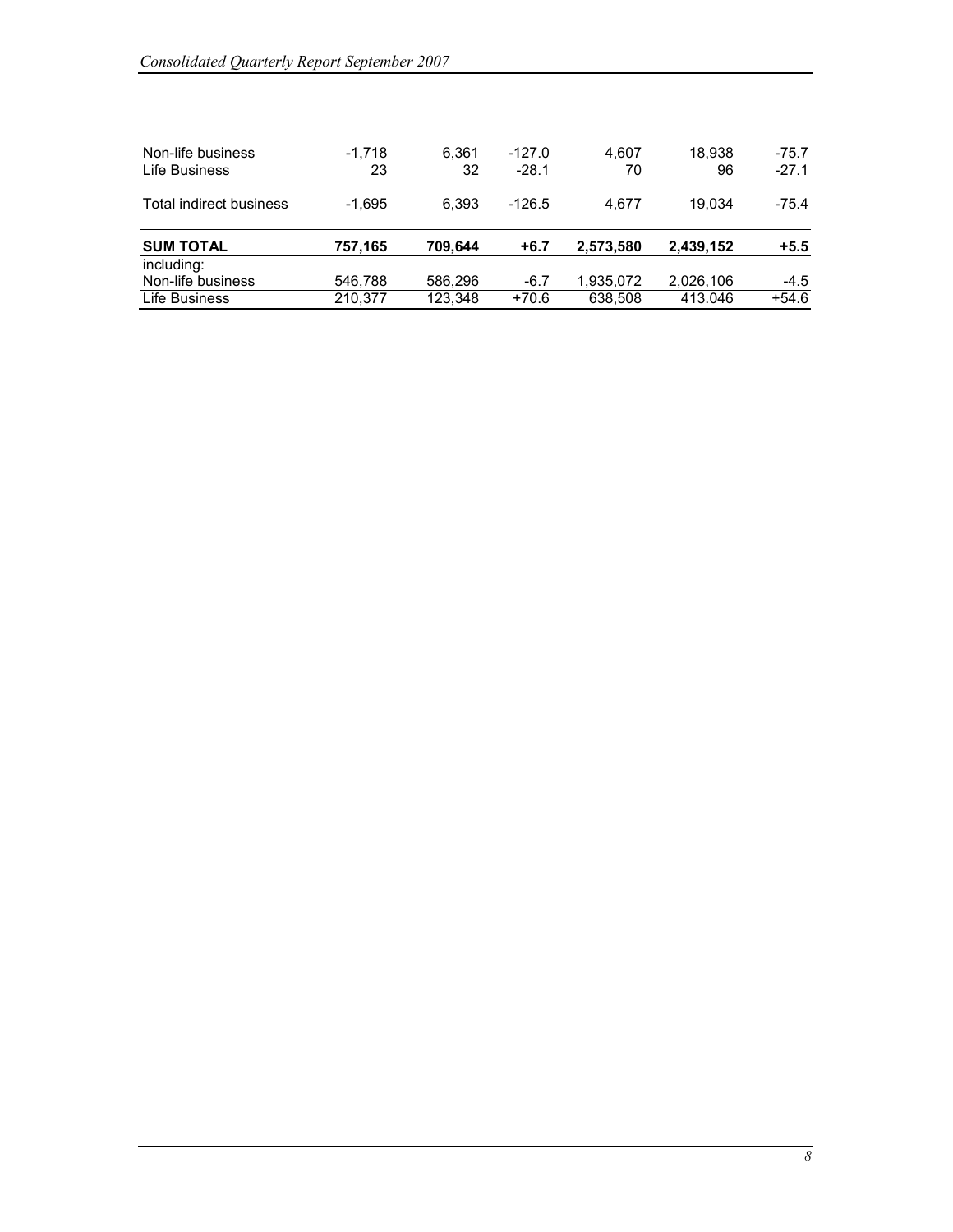## QUARTERLY CONSOLIDATED PROFIT AND LOSS ACCOUNT

The profit and loss account as at 30 September 2007 closed with a net profit for the group of  $\epsilon$ 212,943K, up 6.4% on the profit achieved in the corresponding period the previous year of € 200,145K.

The table below provides a brief summary of the profit and loss account for the 3rd quarter of 2007 and a summary of the first nine months of the year, showing a comparison with the same periods the previous year.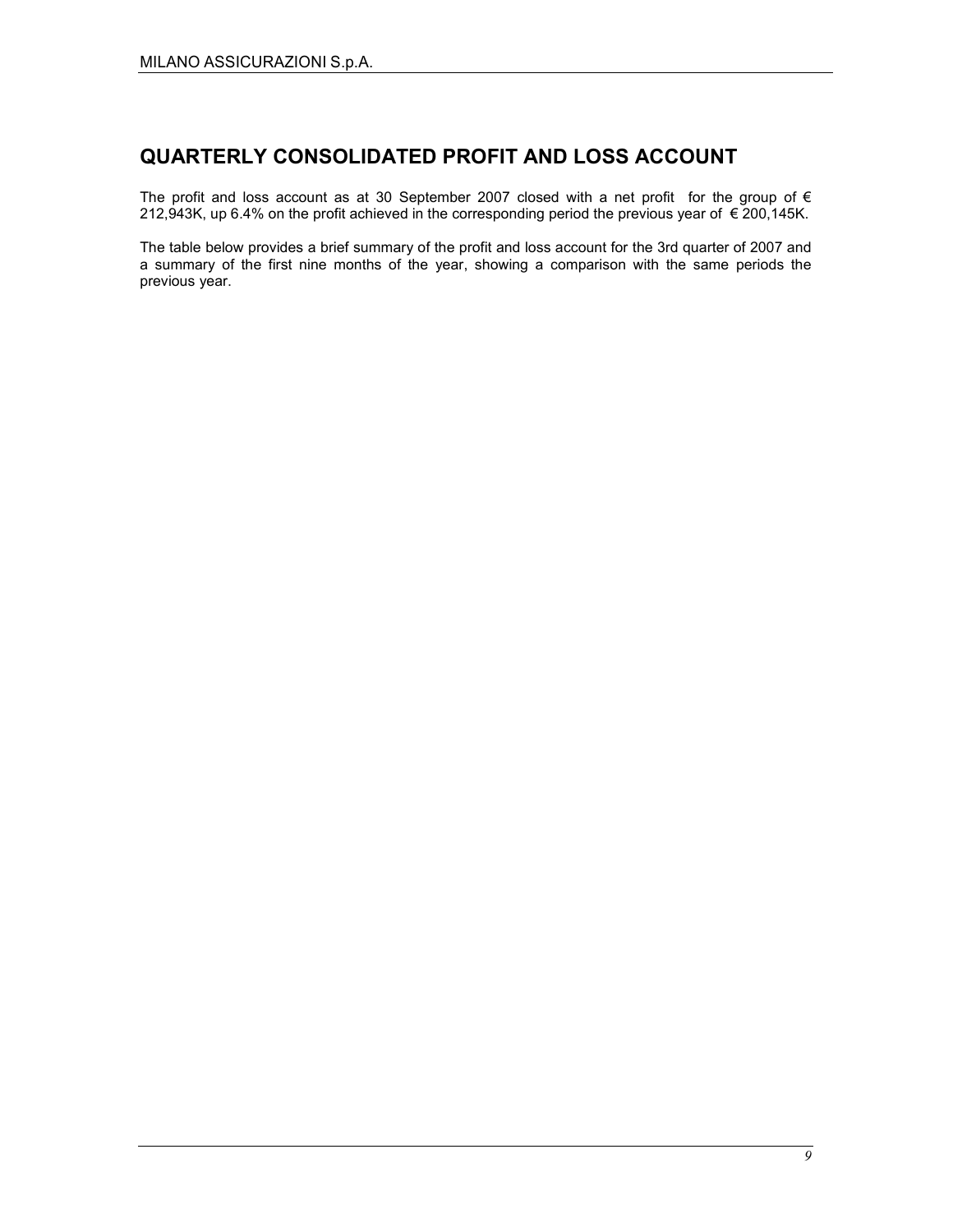| $($ $\notin$ K $)$                                                                     | 3Q2007   | <b>3Q2006</b> |           | Jan-Sept 2007 Jan-Sept 2006 |
|----------------------------------------------------------------------------------------|----------|---------------|-----------|-----------------------------|
| Net earned premiums                                                                    | 833,653  | 785,525       | 2,588,653 | 2,463,042                   |
| Commission income                                                                      | 6,714    | 309           | 16,094    | 776                         |
| Net income deriving from financial instruments at<br>fair value through profit or loss | $-7,537$ | 21,980        | 7,827     | 13,014                      |
| Income from holdings in subsidiaries, associates<br>and joint ventures                 | 166      | 548           | 976       | 802                         |
| Income deriving from other financial instruments<br>and investment property            | 128,038  | 79,149        | 371,913   | 290,448                     |
| - Interest income                                                                      | 80,890   | 62,305        | 217,103   | 176,603                     |
| - Other income                                                                         | 14,393   | 12,937        | 65,497    | 52,189                      |
| - Realised gains                                                                       | 32,755   | 3,907         | 89,313    | 61,656                      |
| - Unrealised gains                                                                     |          |               |           |                             |
| Other income                                                                           | 5,223    | 8,441         | 63,174    | 52,432                      |
| <b>Total income</b>                                                                    | 966,257  | 895,952       | 3,048,637 | 2,820,514                   |
| Net charges relating to claims                                                         | 696,188  | 645,698       | 2,104,593 | 1,957,800                   |
| Commission expenses                                                                    | 5,679    | 38            | 12,530    | 125                         |
| Expenses deriving from holdings in subsidiaries,<br>associates and joint ventures      | 53       |               | 119       |                             |
| Expenses deriving from other financial instruments                                     |          |               |           |                             |
| and investment property                                                                | 26,182   | 11,169        | 54,454    | 26,349                      |
| - Interest expenses                                                                    | 4,547    | 3,408         | 12,586    | 6,764                       |
| - Other expenses                                                                       | 2,043    | 2,024         | 6,378     | 6,412                       |
| - Realised losses                                                                      | 18,200   | 4,547         | 31,354    | 9,360                       |
| - Unrealised losses                                                                    | 1,392    | 1,190         | 4,136     | 3,813                       |
| Operating expenses                                                                     | 104,767  | 112,536       | 381,118   | 374,373                     |
| - Commissions and other acquisition costs                                              | 96,892   | 95,097        | 327,714   | 319,184                     |
| - Investment management expenses                                                       | 1,464    | 856           | 4,690     | 3,824                       |
| - Other administration costs                                                           | 6,411    | 16,583        | 48,714    | 51,365                      |
| Other costs                                                                            | 38,112   | 25,246        | 167,961   | 153,063                     |
| <b>Total costs</b>                                                                     | 870,981  | 794,687       | 2,720,775 | 2,511,710                   |
| Pre-tax profit for the period                                                          | 95,276   | 101,265       | 327,862   | 308,804                     |
| Income tax                                                                             | 35,513   | 39,299        | 115,021   | 108,595                     |
| Pre-tax profit (loss) for the period                                                   | 59,763   | 61,966        | 212,841   | 200,209                     |
| Profit (loss) from discontinued operations                                             |          |               | $-197$    |                             |
| <b>Consolidated profit</b>                                                             | 59.763   | 61,966        | 212,644   | 200,209                     |
| Minorities' profit (loss) for the period                                               | $-331$   | 17            | $-299$    | 64                          |
| Group profit for the period                                                            | 60,094   | 61,949        | 212,943   | 200,145                     |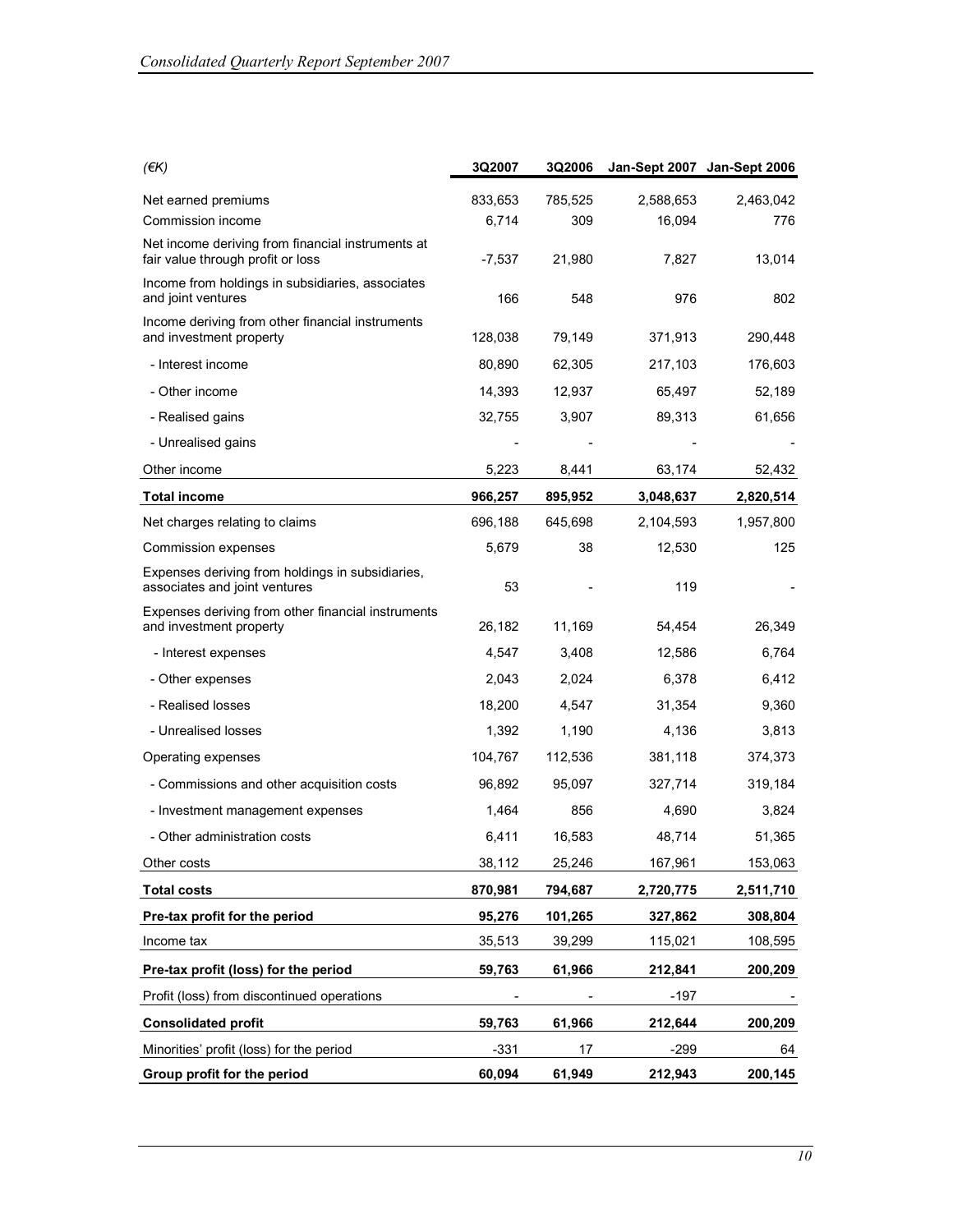The main features of the period under examination can be summarised as follows:

non-life insurance business as at 30 September 2007 closed with a pre-tax profit of  $\epsilon$  253,875K, up 4.0% over the profit of € 244,154K recorded as at 30 September 2006.

As far as Motor TPL is concerned, please remember that on 1 February 2007, the new direct compensation scheme was launched which, in the event of a road accident, enables non-liable, or only partially liable, injured parties to be compensated direct by their own insurer. Overall, the class's technical performance was positive, even if the innovations introduced would suggest that we will have to wait a bit longer before we can get a more accurate picture of how economic and management indicators have performed, the latter showing signs of disparity with past performances.

Land vehicle business continued to show largely satisfactory results, despite the pressure on prices recorded at market level in a sector which has, for several years now, presented a high profit margin.

Other Non-life business sectors also showed a largely positive trend, up, overall, on figures recorded as at 30 September 2006. In particular, we recorded a General TPL performance which, although still negative, showed a significant improvement both on 30 September and 31 December the previous year;

- the Life sector recorded a pre-tax profit of  $\epsilon$  70,670K, up 12.9% on the profit of  $\epsilon$  62,569K recorded as at 30 September 2006. The increase was, in part, due to the contribution made by Bipiemme vita, of € 3,030K, corresponding to the relevant share of the profit for the period, net of depreciation allowances for in-force business. A greater share of investment income was recorded for the parent company, Milano Assicurazioni, net of the policyholders' share of adjustments to fair value and value adjustments on the securities portfolio which, in accordance with the methodology provided for by "shadow accounting", was offset against insurance liabilities;
- asset and financial management showed net income of € 326,143K, against  $€$  277,915K for the corresponding period the previous year. The 2007 figure includes the contribution deriving from the consolidation of Bipiemme Vita, amounting to  $\epsilon$  30,607K, net of which, total income amounted to  $\epsilon$ 295,535K, up 6.3% despite the recent turbulence in the financial markets. Market performance in the third quarter of 2007 was, in fact, marked by the explosion of the crisis linked to American subprime loans, home purchase loans granted to individuals with low credit ratings and subsequently distributed throughout the international financial markets by means of their securitisation, often using sophisticated "financial engineering" operations, at times, involving investors unaware of the underlying risk.

In this respect, we can state that neither Milano Assicurazioni nor the other Group companies have any exposure as suppliers of so-called subprime loans, nor as investors at risk on our own behalf, nor as managers of financial products which have said loans as the underlying asset. Against a background of high market volatility, caused by the subprime crisis and the resultant new appraisal of the risk factors inherent in various financial instruments, the group's operations have been aimed at seizing the opportunities offered by the markets, both in terms of fixed returns, where Life and Non-life portfolio duration has been optimised, and in the share sector, where profitable trading has also been aimed at steering the portfolio towards sectors with the greatest potential for growth;

operating expenses in the Non-life insurance segment as at 30 September amounted to  $\epsilon$ 350,105K, against € 352,450K for the first 9 months of 2006. This was 17.9% of premium income for the period, slightly up on the 17.1% recorded as at 30 September 2006, but a significant improvement on 30 June 2007 which had recorded an expense ratio of 19.2%. Life business operating expenses as at 30 September amounted to € 30,990K, accounting for 4.9% of premium income (5.3% as at 30 September 2006 and 4.7% as at 30 June 2007).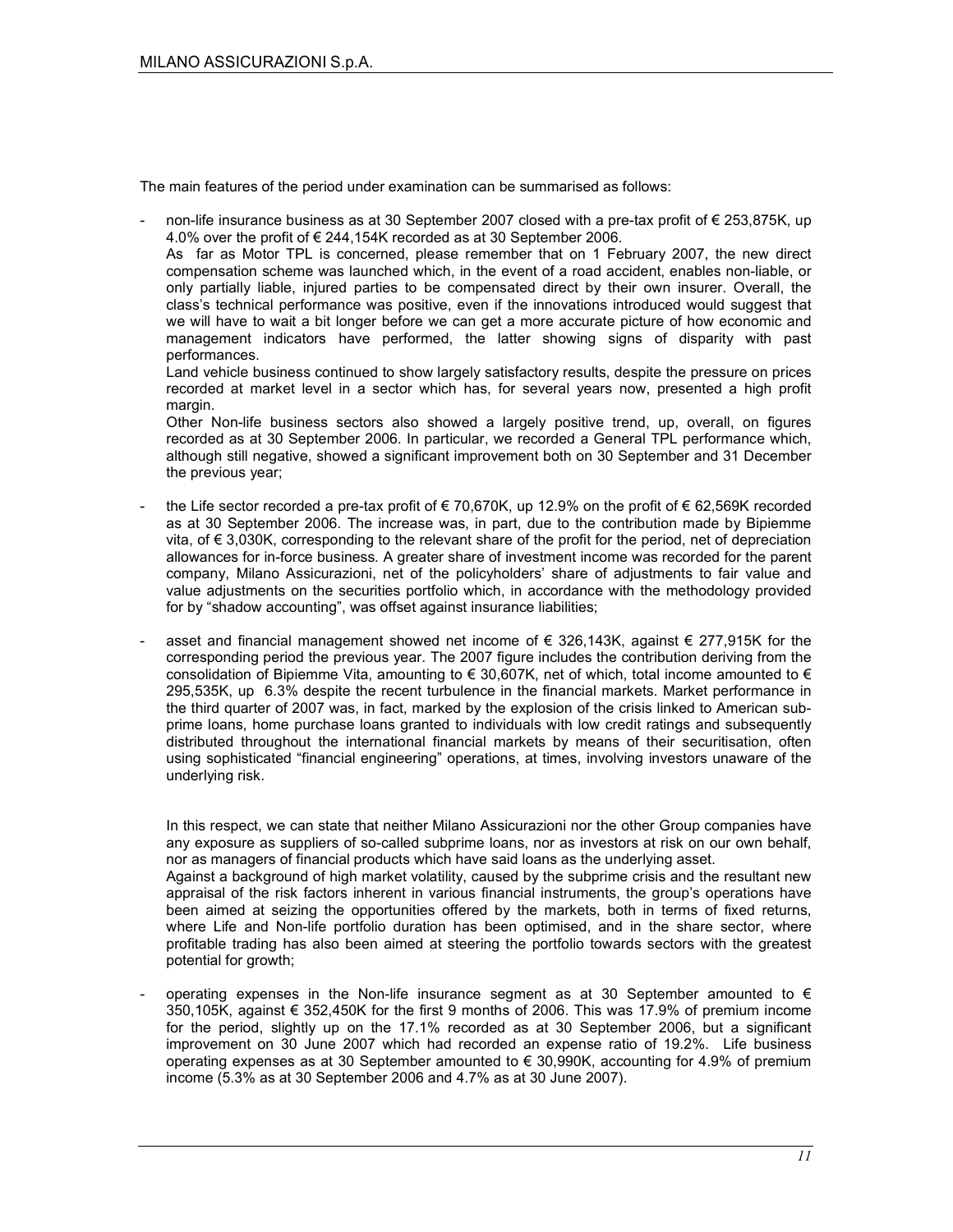Taxes for the period under examination amounted to  $\epsilon$  115,021K, 35.1% of the gross profit, below the nominal percentage rate, mainly due to dividends cashed which were nearly all tax exempt and capital gains on securities posted to fixed assets and coming under the "participation exemption" tax system.

Finally, please note that the result for the period was not influenced by any significant non-recurrent or unusual events or transactions.

The table below shows the economic results achieved by each individual segment. The property segment includes the results achieved by subsidiary property companies (Meridiano Eur, Meridiano Orizzonti, Campo Carlo Magno), whilst the Other Business segment summarises the performance of subsidiaries, although of limited size, operating within the financial sector and in the Other Services segment (Maa Finanziaria, Sogeint).

| $(\epsilon K)$                                                                            | Non-life    | Life      | <b>Property</b> | Other<br><b>Assets</b> | Total        |
|-------------------------------------------------------------------------------------------|-------------|-----------|-----------------|------------------------|--------------|
| Net earned premiums                                                                       | 1,958,465   | 630,188   |                 |                        | - 2,588,653  |
| Net charges relating to claims                                                            | -1,427,128  | -677,465  |                 |                        | $-2,104,593$ |
| Net commissions                                                                           |             | 3,564     |                 |                        | 3,564        |
| Net income deriving from financial<br>instruments at fair value through profit or<br>loss | 8,820       | -993      |                 |                        | 7,827        |
| Net income from subsidiaries and<br>associates and joint ventures                         | 857         |           |                 |                        | 857          |
| Net income from other financial instruments<br>and investment property                    | 140,457     | 173,083   | 3,914           | 5                      | 317,459      |
| Operating expenses                                                                        | $-350, 105$ | $-30,990$ | $-3$            | -20                    | $-381,118$   |
| Other net income and expenses                                                             | -77,491     | $-26,717$ | -324            | $-255$                 | $-104,787$   |
| Pre-tax profit (loss)<br>as at 30/09/2007                                                 | 253,875     | 70,670    | 3,587           | -270                   | 327,862      |
| Pre-tax profit (loss)<br>as at 30/09/2006                                                 | 244,154     | 62,569    | 1,743           | 338                    | 308,804      |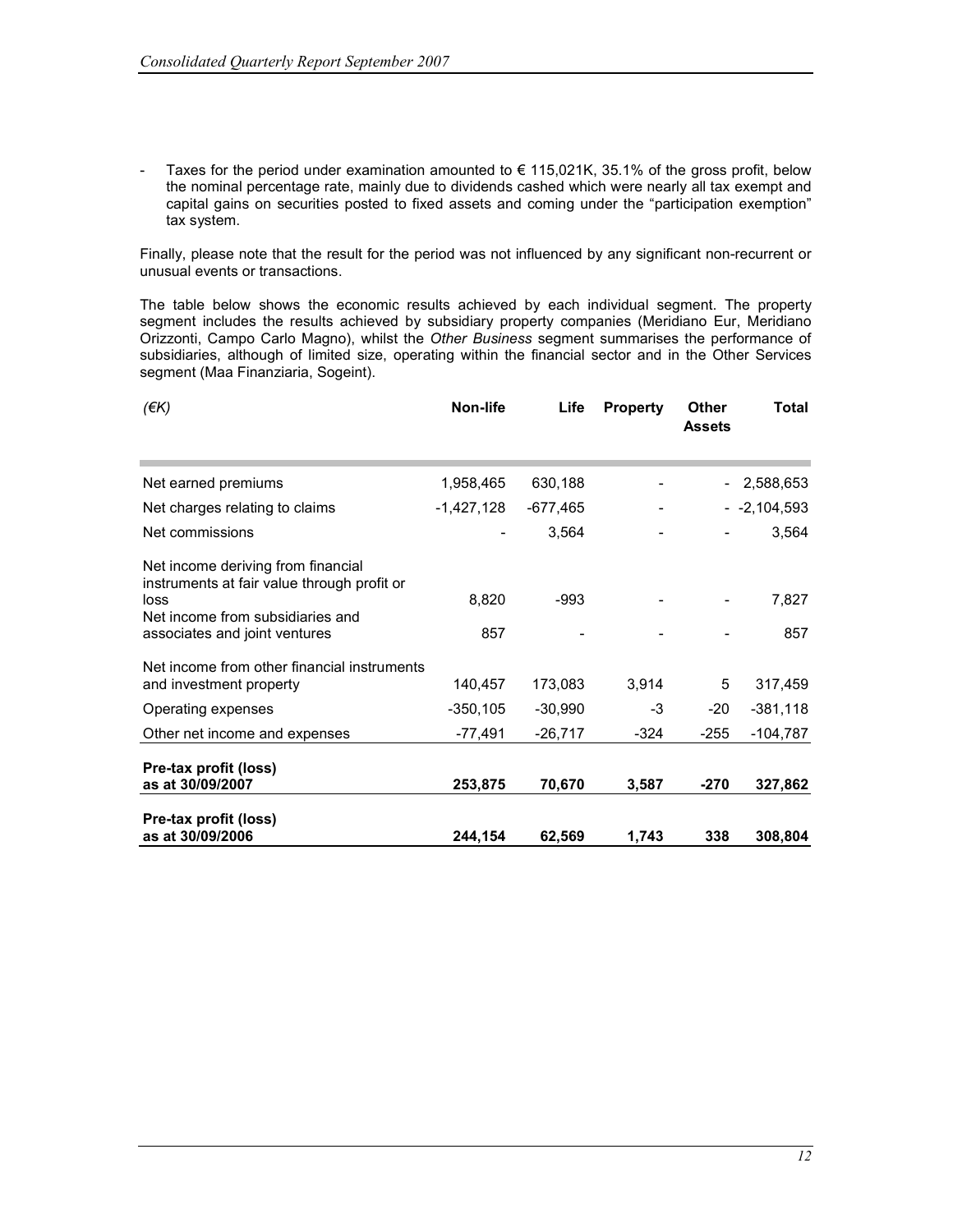## NET FINANCIAL POSITION

The tables below show the position, as at 30 September 2007, of investments and other tangible assets as well as technical reserves, net of units ceded in reinsurance and financial liabilities. All data is compared with that relating to the close of the previous quarter and the previous year.

#### Investments and other tangible assets

| $($ $\notin$ K $)$                                                  | 30/09/2007 | 30/06/2007 | Variat. % | 31/12/2006 |
|---------------------------------------------------------------------|------------|------------|-----------|------------|
| <b>INVESTMENTS</b>                                                  |            |            |           |            |
| Investment property                                                 | 376,219    | 376,279    | $-0.0$    | 375,294    |
| Holdings in subsidiaries, associates and joint<br>ventures          | 12,783     | 12,663     | $+0.9$    | 13,469     |
| Loans and receivables                                               | 145,603    | 147,263    | $-1.1$    | 148,619    |
| Available for sale financial assets                                 | 9,656,277  | 9,497,347  | $+1.7$    | 8,836,179  |
| Financial assets at fair value recognised<br>through profit or loss | 2,898,983  | 2,983,551  | $-2.8$    | 1,918,099  |
| <b>TOTAL INVESTMENTS</b>                                            | 13,089,865 | 13,017,103 | $+0.6$    | 11,291,660 |
|                                                                     |            |            |           |            |
| <b>CASH AND CASH EQUIVALENTS</b>                                    | 199,038    | 190,448    | $+4.5$    | 136,906    |
| <b>TANGIBLE ASSETS</b>                                              |            |            |           |            |
| Land and buildings                                                  | 29,581     | 29,822     | $-0.8$    | 29,706     |
| Other tangible assets                                               | 145,523    | 140,076    | $+3.9$    | 124,371    |
| <b>TOTAL TANGIBLE ASSETS</b>                                        | 175,104    | 169,898    | $+3.1$    | 154,077    |
| <b>SUM TOTAL</b>                                                    | 13,464,007 | 13,377,449 | $+0.6$    | 11,582,643 |

The table also shows tangible assets and available cash due to the significance of these assets in ensuring accurate representation of the level of increase in an insurance group's capital.

The Investment Property item includes property held by the company for investment purposes and, as such, intended for use by third parties. In line with what is permitted by IAS 40, these properties are posted at cost and are subject to depreciation based on estimated useful life.

The Holdings in Subsidiaries, Associates and Joint Ventures item includes holdings in associate companies which are valued using the net equity method.

Loans and Receivables comprise:

- debt securities of  $\in$  31,782K;
- loans on life policies of  $\epsilon$  25,932K;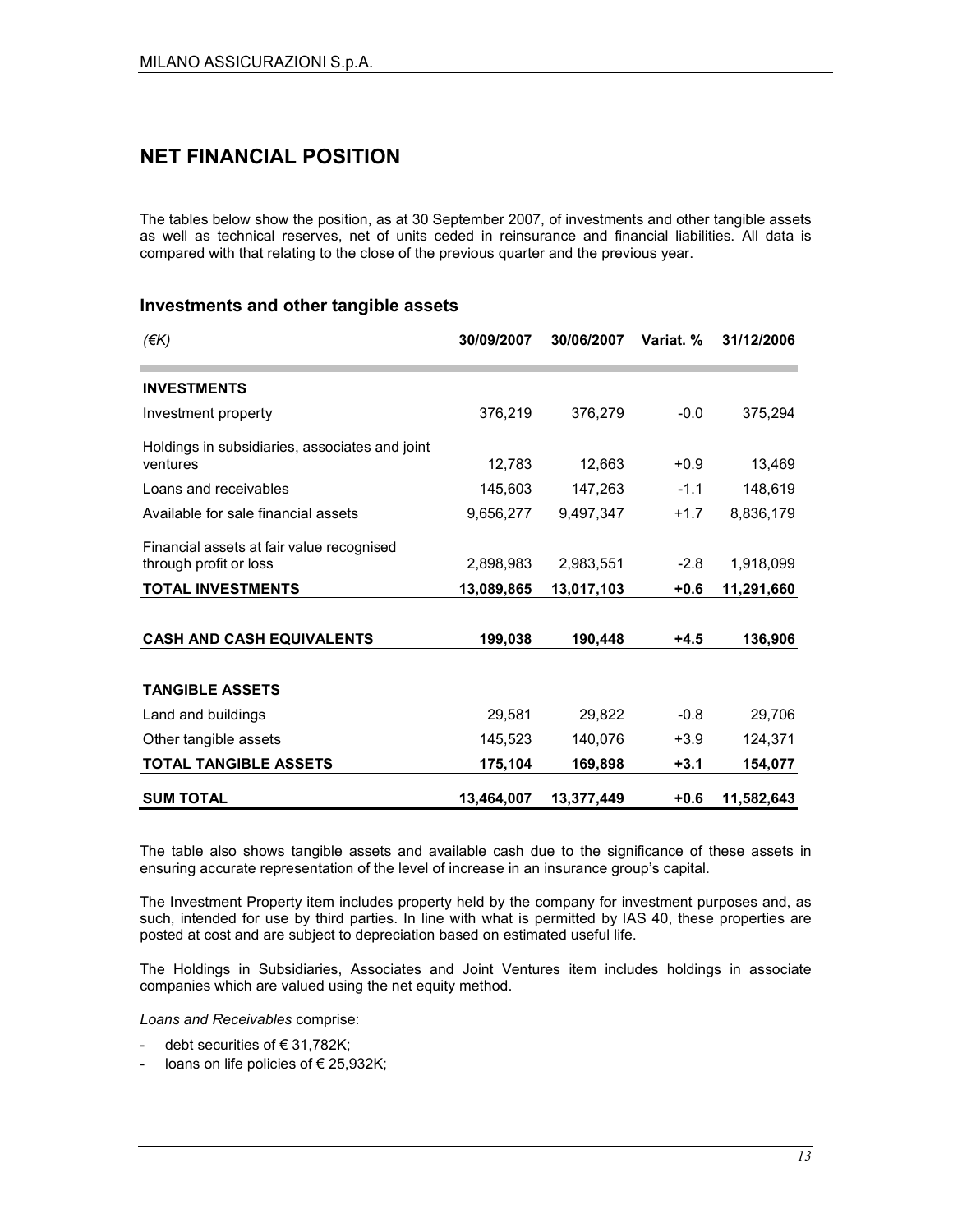- receivables from agents for recoupments of claims paid to agents who have ceased trading ( $\epsilon$ 55,210K);
- deposits with ceding companies ( $\in$  3,227K);
- other loans and receivables of  $\epsilon$  29,452K, including  $\epsilon$  26,755K for the loans granted to the associate company Garibaldi S.c.s., active in the property development project for the area located at the northern boundary of the historic centre of Milan, known as "Garibaldi Repubblica"; These interest-bearing loans are for 5 years and can be renewed for a further 5 years but must not run beyond the project's completion date. There is, however, provision for the debtor to make early repayment.

Available for sale financial assets comprise debt and capital securities not otherwise classified and are by far the largest category of financial instruments, in line with the characteristics and aims of the insurance business.

Financial assets at fair value recognised through profit or loss comprise securities held for trading as well as those designated to this category by group companies.

| (EK)                                                                | 30/09/2007 | 30/06/2007 | Variat. % | 31/12/2006 |
|---------------------------------------------------------------------|------------|------------|-----------|------------|
|                                                                     |            |            |           |            |
| Available for sale financial assets                                 | 9,656,277  | 9,497,347  | $+1.7$    | 8,836,179  |
| Capital securities and unit trusts                                  | 1,876,113  | 2,037,708  | $-7.9$    | 1,856,892  |
| Debt securities                                                     | 7,780,164  | 7,459,639  | $+4.3$    | 6,979,287  |
| Financial assets at fair value<br>recognised through profit or loss | 2,898,983  | 2,983,551  | $-2.8$    | 1,918,099  |
| Capital securities and unit trusts                                  | 994.343    | 1,035,738  | $-4.0$    | 629,384    |
| Debt securities                                                     | 1,902,239  | 1,945,633  | $-2.2$    | 1,286,366  |
| Other financial investments                                         | 2.401      | 2.180      | $+10.1$   | 2.349      |

The composition of these categories of financial instruments is shown in the table below:

The Land and buildings item, posted under Tangible assets, includes buildings intended for self use. These are posted at cost and are subject to depreciation according to estimated useful life.

Other tangible assets mainly comprise advance payments for property transactions relating to the following areas - Milan, via Lancetti; Milan, via Confalonieri-via de Castillia (Lunetta dell'Isola) and Rome, via Fiorentini. Please remember that these transactions, implemented in previous financial years, resulted in the sale to third parties, by Milano Assicurazioni, of the aforementioned areas zoned for building and the purchase of the premises that are in the process of being built on these areas by the purchasers of said land.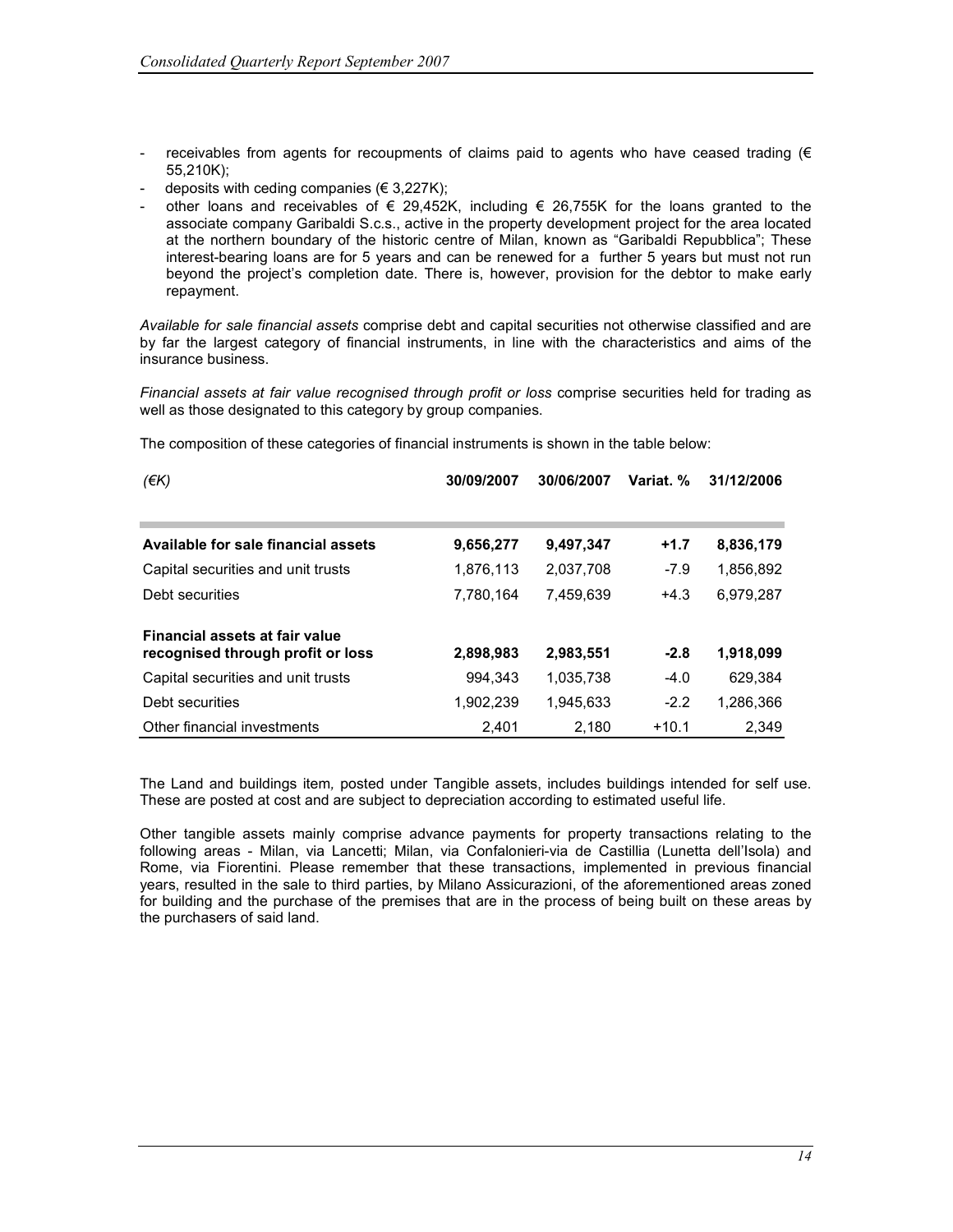#### Net technical reserves

| (EK)                                                                                        | 30/09/2007 | 30/06/2007 | Variat. % | 31/12/2006 |
|---------------------------------------------------------------------------------------------|------------|------------|-----------|------------|
| <b>NON-LIFE BUSINESS</b>                                                                    |            |            |           |            |
| Premium reserve                                                                             | 843,078    | 943,967    | $-10.7$   | 936,319    |
| Claims reserve                                                                              | 3,261,989  | 3,185,908  | $+2.4$    | 3,220,455  |
| Other reserves                                                                              | 3,107      | 3,066      | $+1.3$    | 2,750      |
| <b>Total Non-life business</b>                                                              | 4,108,174  | 4,132,941  | $-0.6$    | 4,159,524  |
|                                                                                             |            |            |           |            |
| <b>LIFE BUSINESS</b>                                                                        |            |            |           |            |
| Mathematical reserves                                                                       | 5,006,141  | 4,961,497  | $+0.9$    | 4,198,010  |
| Reserve for sums payable                                                                    | 35,564     | 36,648     | $-3.0$    | 34,937     |
| Technical reserves where the investment risk<br>is borne by policyholders and deriving from |            |            |           |            |
| pension fund management                                                                     | 226,627    | 253,307    | $-10.5$   | 255,730    |
| Other reserves                                                                              | 4,003      | 20,648     | $-80.6$   | 88,253     |
| <b>Total Life business</b>                                                                  | 5,272,335  | 5,272,100  | 0.0       | 4,576,930  |
| <b>SUM TOTAL</b>                                                                            | 9,380,509  | 9,405,041  | $-0.3$    | 8,736,454  |

Other Non-life technical reserves relate to the Health business ageing reserve, intended to offset the increased insurance risk caused by ageing policyholders in cases where premiums are determined, for the entire duration of the contract, with reference to the age of the policyholders when the contract is stipulated.

Please remember that, with the introduction of IAS/IFRS international accounting standards, equalisation reserves and reserves intended to cover the risk of natural disasters, calculated using flatrate methodology on the basis of specific regulations laid down by national legislation, are no longer included in Non-life technical reserves.

The accumulated amount of these reserves on the date of transition to international accounting standards was used to increase net equity.

Life business technical reserves are those relating to insurance contracts and investment contracts with elements of discretionary participation, governed by IFRS 4. This item does not include liabilities relating to unit-linked and pure capitalisation index-linked policies which, since they have proven to be contracts with an insignificant insurance risk, are governed by IAS 39 (Financial instruments) and posted to financial liabilities.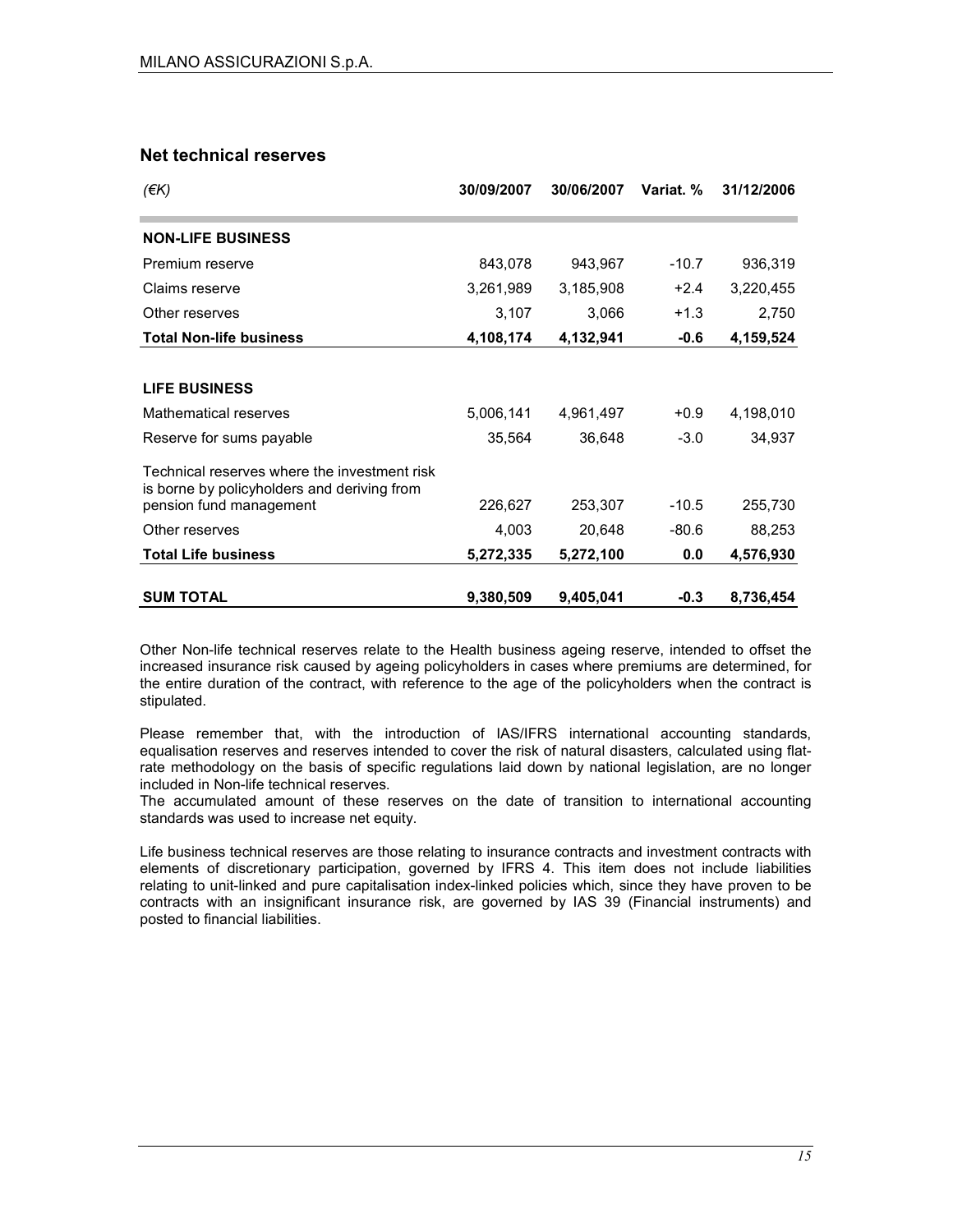## Financial liabilities

| (EK)                                                                     | 30/09/2007 | 30/06/2007 | Variat. % | 31/12/2006 |
|--------------------------------------------------------------------------|------------|------------|-----------|------------|
| Financial liabilities at fair value recognised<br>through profit or loss | 2,235,793  | 2,274,281  | $-1.7$    | 1,233,285  |
| Other financial liabilities                                              | 320,146    | 321.424    | $-0.4$    | 314,511    |
| <b>TOTAL</b>                                                             | 2,555,939  | 2,595,705  | $-1.5$    | 1,547,796  |

Liabilities at fair value recognised through profit or loss include € 18,748K of financial liabilities linked to options on portfolio securities and  $\epsilon$  2,217,045 of financial liabilities designated in this category, relating to pure capitalisation unit and index-linked policies which, not having a significant insurance risk, on the basis of what is laid down by IFRS 4, are treated using the deposit accounting method.

Other financial liabilities mainly comprise:

- € 148,643K of deposits withheld from reinsurers in application of contractual clauses laid down by related treaties;
- a subordinated loan of € 150,000K given to Milano Assicurazioni by Mediobanca on 14 July 2006, and recorded as € 153,515K, this being the related amortised cost. This subordinated loan specified a 6-month Euribor interest rate + 180 basis points and is repayable in five equal annual instalments as of the 16th anniversary of the disbursement date. There is, in addition, an early repayment, or partial repayment, option, from the date of the 10th anniversary of the disbursement date and subject to prior authorisation from ISVAP.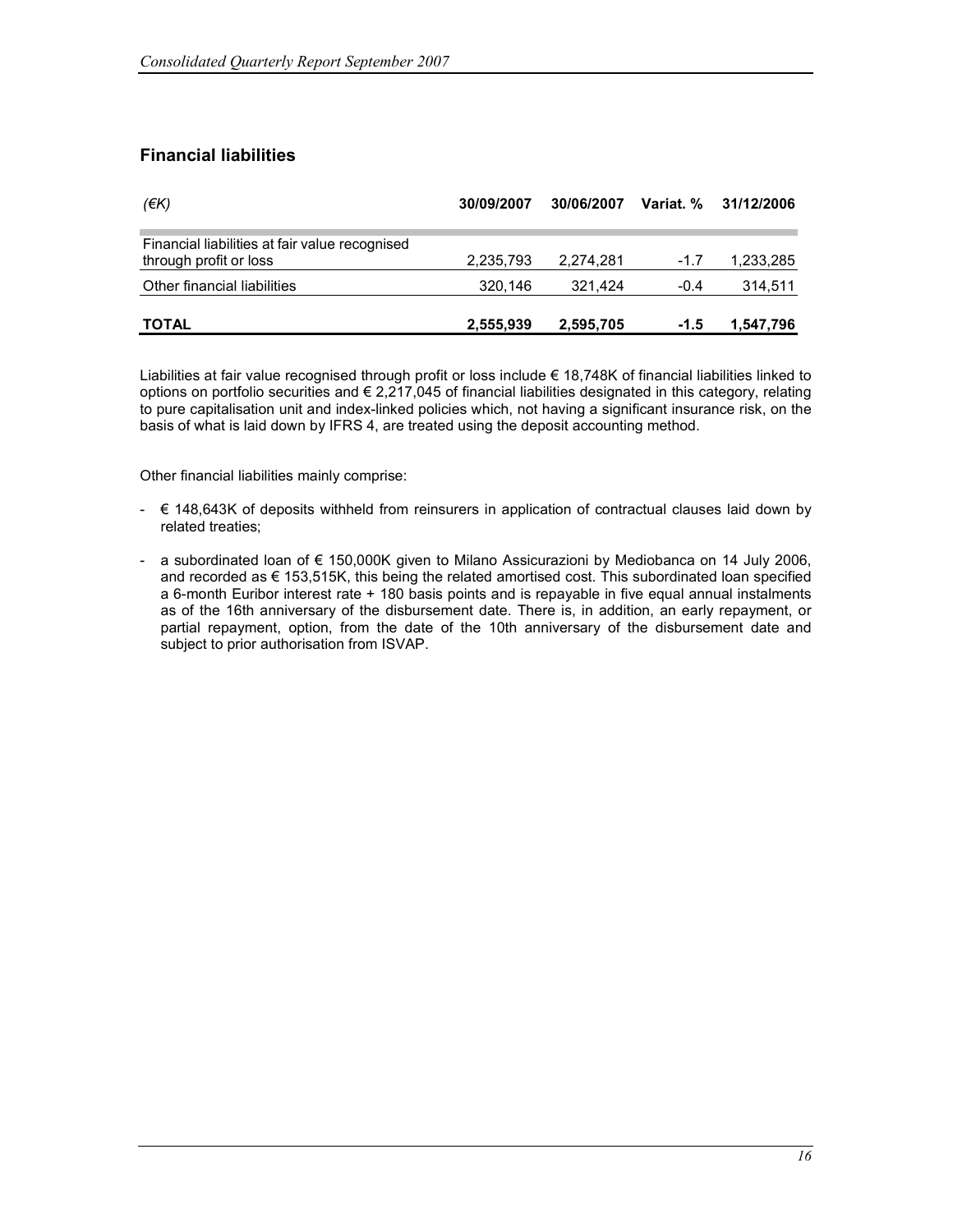## NET EQUITY

The group's net equity as at 30 September 2007 amounted to  $\epsilon$  2,038,700K and rose by  $\epsilon$  30,510K from 30 June 2007, mainly corresponding to the quarterly profit (€ 60,094K) and the drop in the reserve relating to available for sale financial assets ( $\epsilon$  27,391K).

A breakdown is given below:

| $($ $\notin$ K $)$                               | 30/09/2007 | 30/06/2007 | Variation<br>℅ | 31/12/2006 |
|--------------------------------------------------|------------|------------|----------------|------------|
| <b>Group net equity</b>                          | 2,038,700  | 2,008,190  | $+1.5$         | 1,985,504  |
| Capital                                          | 251,217    | 245,548    | $+2.3$         | 242,981    |
| Capital reserves                                 | 425,373    | 425,373    |                | 360,041    |
| Profit and other equity reserves                 | 945,038    | 949,763    | $-0.5$         | 838,567    |
| Own Shares                                       | $-15.147$  | $-12,010$  | $+26.1$        | $-8,271$   |
| Reserve for unrealised gains and losses on       |            |            |                |            |
| available for sale financial assets              | 219,858    | 247,249    | $-11.1$        | 306,681    |
| Reserve for other unrealised gains and           |            |            |                |            |
| losses through equity                            | $-582$     | -582       |                | $-2,349$   |
| Group profit (loss) for the financial year       | 212,943    | 152,849    | $+39.3$        | 247,854    |
| Minorities' capital and reserves                 | 92,873     | 93,435     | $-0.6$         | 3,647      |
| Minorities' share of capital and reserves        | 94,120     | 94,966     | $-0.9$         | 3,572      |
| Reserve for unrealised gains and losses          |            |            |                |            |
| through equity                                   | -948       | $-1,563$   | $-39.3$        | -6         |
| Minorities' profit (loss) for the financial year | $-299$     | 32         | n.s.           | 81         |

The Capital Reserves item includes the share issue premium reserve, formed upon the occasion of capital increases.

The Profit and other equity reserves item includes the reserve deriving from the first-time application of IAS/IFRS standards (€ 40,903K in the red), the consolidation reserve (€ 36,802K) and other equity reserves amounting to  $\in$  949,139K.

Profits or losses on available for sale financial assets derive from the adjustment to fair value of financial instruments classified in this category, net of related deferred taxes and the part attributable to policyholders as a consequence of the application of so-called Shadow Accounting, referred to in paragraph 30 of IFRS 4 (insurance contracts).

Please remember that, with use of the shadow accounting method, an appropriate correlation is made between the value of Life technical reserves and the value, determined with IAS/IFRS standards, of assets entered under segregated accounts.

Other profits and losses recognised direct to equity include actuarial profits and losses emerging in the calculation of staff-leaving indemnity, in application of what is laid down by IAS 19 (Employee benefits).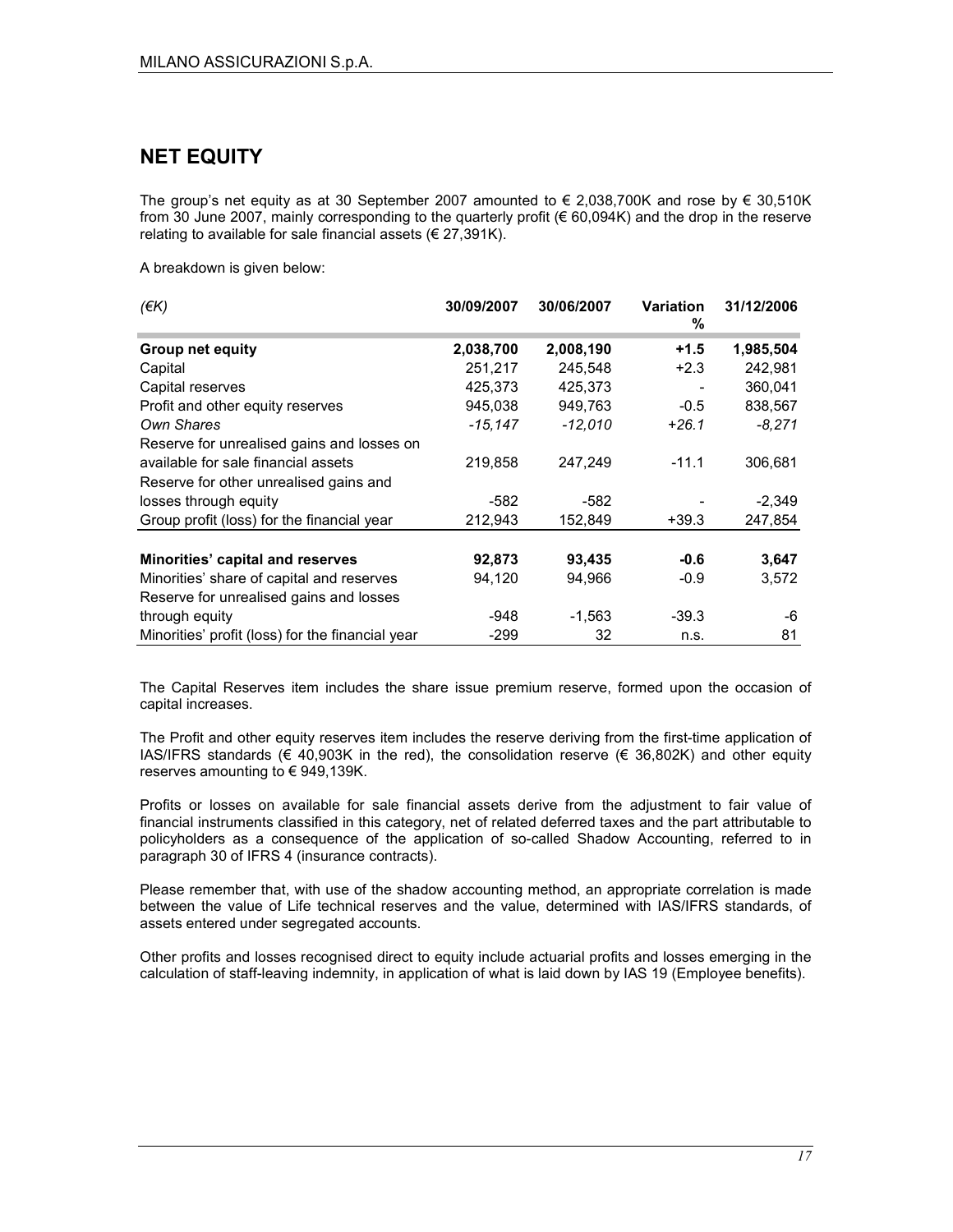# BUSINESS TRENDS AND COMMENTS

#### Non-life insurance business

Premium income as at 30 September totalled  $\epsilon$  1,935,072K and recorded a drop of 4.5% on the same period of 2006, which recorded premium income of € 2,026,106K.

Within the scope of direct business, premium income amounted to  $\epsilon$  1,930,465K (-3.8%), including  $\epsilon$ 1,411,319K for Motor business (- 5.9% compared with 30 September 2006) and € 519,146K for other types of business, where a 2.4% rise was achieved.

The drop in income from Motor premiums was a consequence of planned business initiatives in geographical areas and tariff sectors with an unsatisfactory technical performance, with particular reference to the fleet portfolio, which was significantly reduced. The initiatives implemented, aimed at gradually improving the combined ratio, have also already determined a markedly better performance in terms of claims filed.

The growth in premiums compared to other Non-life business is the result of a policy of underwriting risks which is careful to safeguard reasonable profit margins. In particular, in contrast with the effort put into the retail sector, which is offering satisfactory profitability, the persistence of highly competitive market conditions in the corporate sector is making it hard to grow significant business volumes whilst wishing to maintain a contract acquisition policy based on adherence to correct technical parameters.

Indirect business income amounted to € 4,607K, compared with € 18,938K for the corresponding period the previous year. Indirect business continues to be a marginal percentage of total business due to the decision, taken in the past, to stop underwriting new policies on the inward reinsurance market with companies not belonging to the Fondiaria-Sai Group. The drop compared with 30 September 2006 derives from the lower contribution from the proportional treaty with the affiliate Siat, covering Non-life business to the exclusion of transport business.

A breakdown of direct business premiums by class is given below: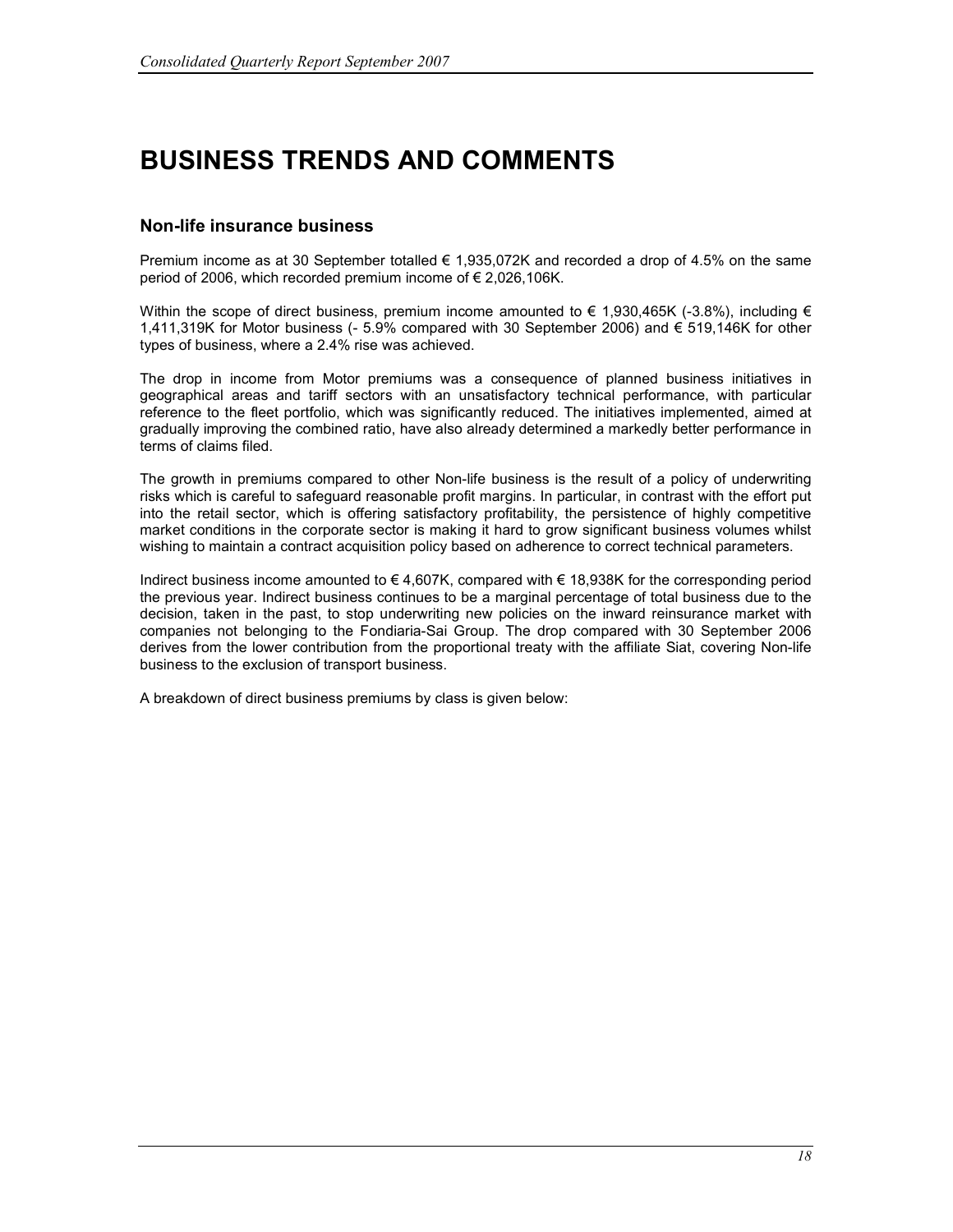| $(\epsilon K)$                                       | 3rd<br>quarter<br>2007 | 3rd<br>quarter<br>2006 | Variat.<br>% | <b>Jan-Sept</b><br>2007 | Jan-Sept<br>2006 | Variat.<br>℅ |
|------------------------------------------------------|------------------------|------------------------|--------------|-------------------------|------------------|--------------|
| Accident and health<br>Marine, aviation and goods in | 45,184                 | 45,071                 | $+0.3$       | 162,481                 | 159,739          | $+1.7$       |
| transit                                              | 2,551                  | 2,865                  | $-11.0$      | 9,340                   | 10,276           | $-9.1$       |
| Fire and Other Property Damage                       | 55,140                 | 49,855                 | $+10.6$      | 186,348                 | 178,580          | $+4.3$       |
| <b>General TPL</b>                                   | 32,144                 | 29,023                 | $+10.8$      | 123,633                 | 121,976          | $+1.4$       |
| <b>Credit and Bonds</b>                              | 4,972                  | 5,384                  | $-7.7$       | 17,918                  | 17,413           | $+2.9$       |
| Sundry pecuniary losses                              | 1,037                  | 1,545                  | $-32.9$      | 5,023                   | 4,941            | $+1.7$       |
| Legal protection                                     | 1,329                  | 1,274                  | $+4.3$       | 4,592                   | 4,420            | $+3.9$       |
| Assistance                                           | 2,983                  | 2,925                  | $+2.0$       | 9,811                   | 9,441            | +3.9         |
| <b>TOTAL NON-MOTOR</b><br><b>BUSINESS</b>            | 145,340                | 137,942                | $+5.4$       | 519,146                 | 506,786          | $+2.4$       |
| Land Vehicle TPL                                     | 350,182                | 387,846                | $-9.7$       | 1,221,488               | 1,303,896        | $-6.3$       |
| Motor insurance other classes                        | 52,984                 | 54,147                 | $-2.1$       | 189,831                 | 196,486          | $-3.4$       |
| <b>TOTAL MOTOR BUSINESS</b>                          | 403,166                | 441,993                | $-8.8$       | 1,411,319               | 1,500,382        | $-5.9$       |
| <b>TOTAL</b>                                         | 548,506                | 579,935                | -5.4         | 1,930,465               | 2,007,168        | $-3.8$       |

170,526 claims were filed in the 3rd quarter of the year, down 7.6% on the 184,500 claims filed in the 3rd quarter of 2006. 545,297 claims were filed in the first nine months of the year, compared with 575,627 for the same period the previous year (- 5.3%).

299,747 Motor TPL claims were filed as at 30 September compared with 324,485 for the first nine months of the previous year (- 7.6%). In the 3rd quarter of 2007, there were 87,410 claims, down 11% on the 3rd quarter of 2006. Trends confirm the positive and gradually increasing effects of the reorganisational initiatives implemented and, in particular, the significant reduction in the fleet portfolio which was marked by a high loss ratio.

With regard to Motor TPL, please note that on 1 February 2007, the new direct compensation scheme was launched which, in the event of a road accident, enables non-liable or only partially liable injured parties to be compensated direct by their own insurer. What's more, the new compensation procedure does not apply to accidents involving more than two vehicles or to permanent biological damage resulting from over 9% injuries. Investments made by the Fondiaria-Sai Group to update its IT systems and train the human resources involved is making it possible to manage the new compensation procedure very efficiently.

As at 30 September, 120,810 consequential claims had been filed by our policyholders under the new compensation scheme (known as CARD gestionario), 82,564 of which have already been paid out in full. 142,383 consequential claims were filed and received from the clearing house set up for this purpose at CONSAP, in relation to claims for which our insurers are, wholly or partially, liable (known as CARD debitore), 86,098 of which have resulted in full payment of compensation and 56,285 of which have been posted to the reserves.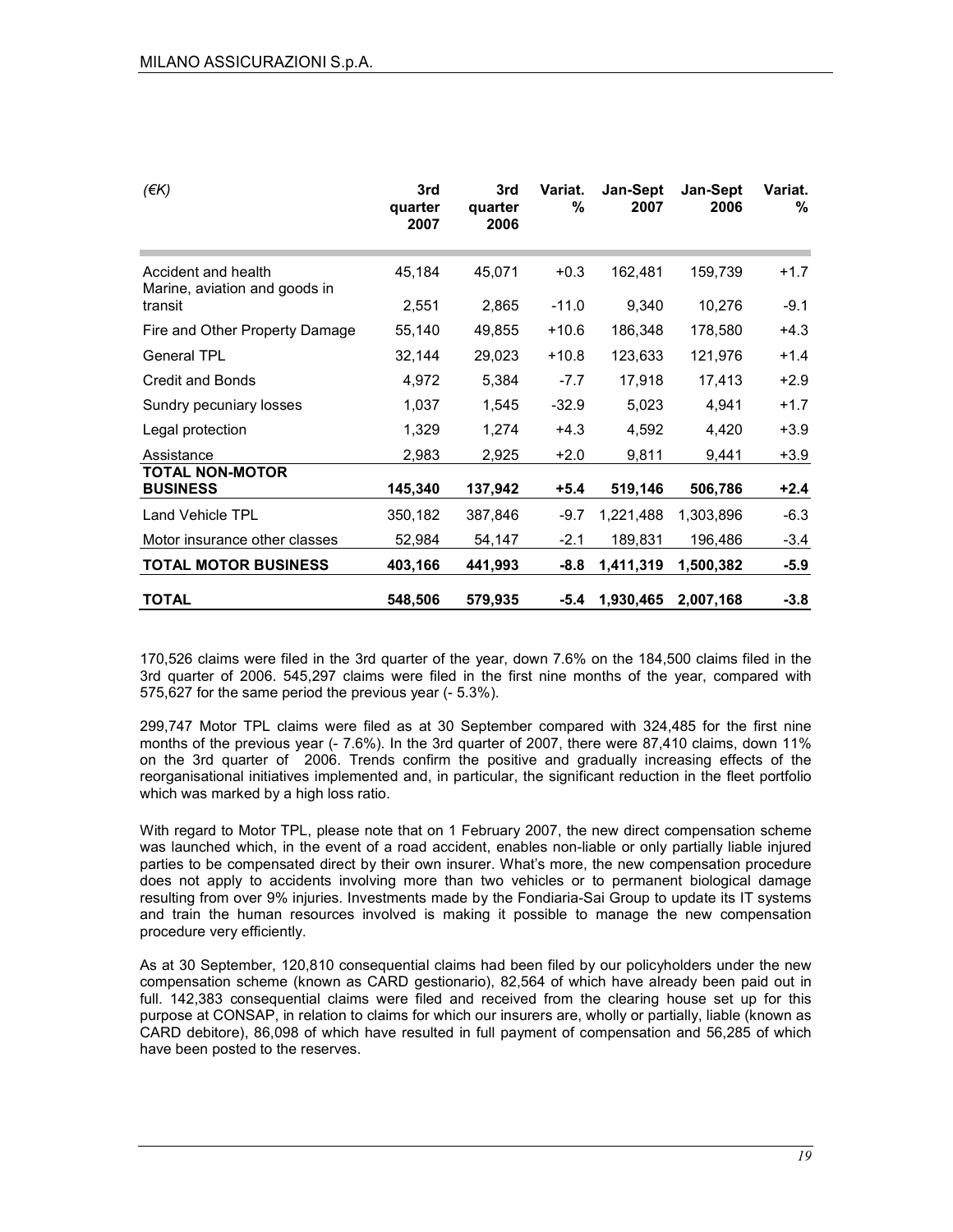From a financial perspective, as at 30 September, 97,963 charges had been received from the clearing house with a total equivalent value of € 182,462K. On the other hand, there were 96,261 credits with an equivalent value of € 180,995K.

Claims paid as at 30 September 2007, gross of outward reinsurance, amounted to  $\epsilon$  1,361,187K, compared with  $\epsilon$  1,376,704K for the corresponding period the previous year (-1.1%).

A breakdown, by balance sheet class, of the number of claims filed and the amount of claims, paid for Italian direct business is given below:

|                                          | <b>Claims filed</b><br>(Number) |            |          |            | <b>Claims paid</b> |          |
|------------------------------------------|---------------------------------|------------|----------|------------|--------------------|----------|
|                                          | 30/09/2007                      | 30/09/2006 | Var. %   | 30/09/2007 | 30/09/2006         | Var. $%$ |
|                                          |                                 |            |          |            |                    |          |
| Accident and health                      | 54,786                          | 54,214     | $+1.1$   | 81,746     | 78,996             | $+3.5$   |
| Marine, aviation and goods in<br>transit | 666                             | 556        | $+19.8$  | 3,663      | 3.463              | $+5.8$   |
| Fire and Other Property Damage           | 55,821                          | 60,132     | $-7.2$   | 115,180    | 106,131            | $+8.5$   |
| General TPL                              | 29.430                          | 32,527     | $-9.5$   | 91,467     | 89,319             | $+2.4$   |
| <b>Credit and Bonds</b>                  | 426                             | 429        | $-0.7$   | 13,646     | 15,341             | $-11.0$  |
| Sundry pecuniary losses                  | 1,899                           | 812        | $+133.9$ | 1,200      | 1,111              | $+8.0$   |
| Legal protection                         | 473                             | 550        | $-14.0$  | 396        | 374                | $+5.9$   |
| Assistance                               | 28,320                          | 28,308     | $+0.0$   | 4,350      | 3,912              | $+11.2$  |
| TOTAL NON-MOTOR BUSINESS                 | 171,821                         | 177,528    | $-3.2$   | 311,648    | 298,647            | $+4.4$   |
| Land Vehicle TPL (*)                     | 299,747                         | 324,485    | $-7.6$   | 960,012    | 989,750            | $-3.0$   |
| Motor insurance other classes            | 73,729                          | 73,614     | $+0.2$   | 89,527     | 88,307             | $+1.4$   |
| <b>TOTAL MOTOR BUSINESS</b>              | 373,476                         | 398,099    | $-6.2$   | 1,049,539  | 1,078,057          | $-2.6$   |
| <b>TOTAL</b>                             | 545,297                         | 575,627    | $-5.3$   | 1,361,187  | 1,376,704          | $-1.1$   |

(\*) claims filed include "no card" and "card debitore" claims. The payments amount also includes the differential between payments made and lump sums recovered in relation to "card gestionario" claims.

Motor TPL technical performance as at 30 September was positive, although we need to wait for year end to get a more accurate picture of the economic impacts of the new settlement procedure and how technical indicators have performed, the latter showing elements of disparity with past performances.

Technical performance within land vehicle business remained largely satisfactory, despite the pressure on prices at market level in a sector which has, for several years now, shown a high level of profitability. Other Non-life business sectors also showed a largely positive trend, up, overall, on figures recorded as at 30 September 2006. In particular, we recorded a General TPL performance which, although still negative, showed a significant improvement both on 30 September and 31 December the previous year.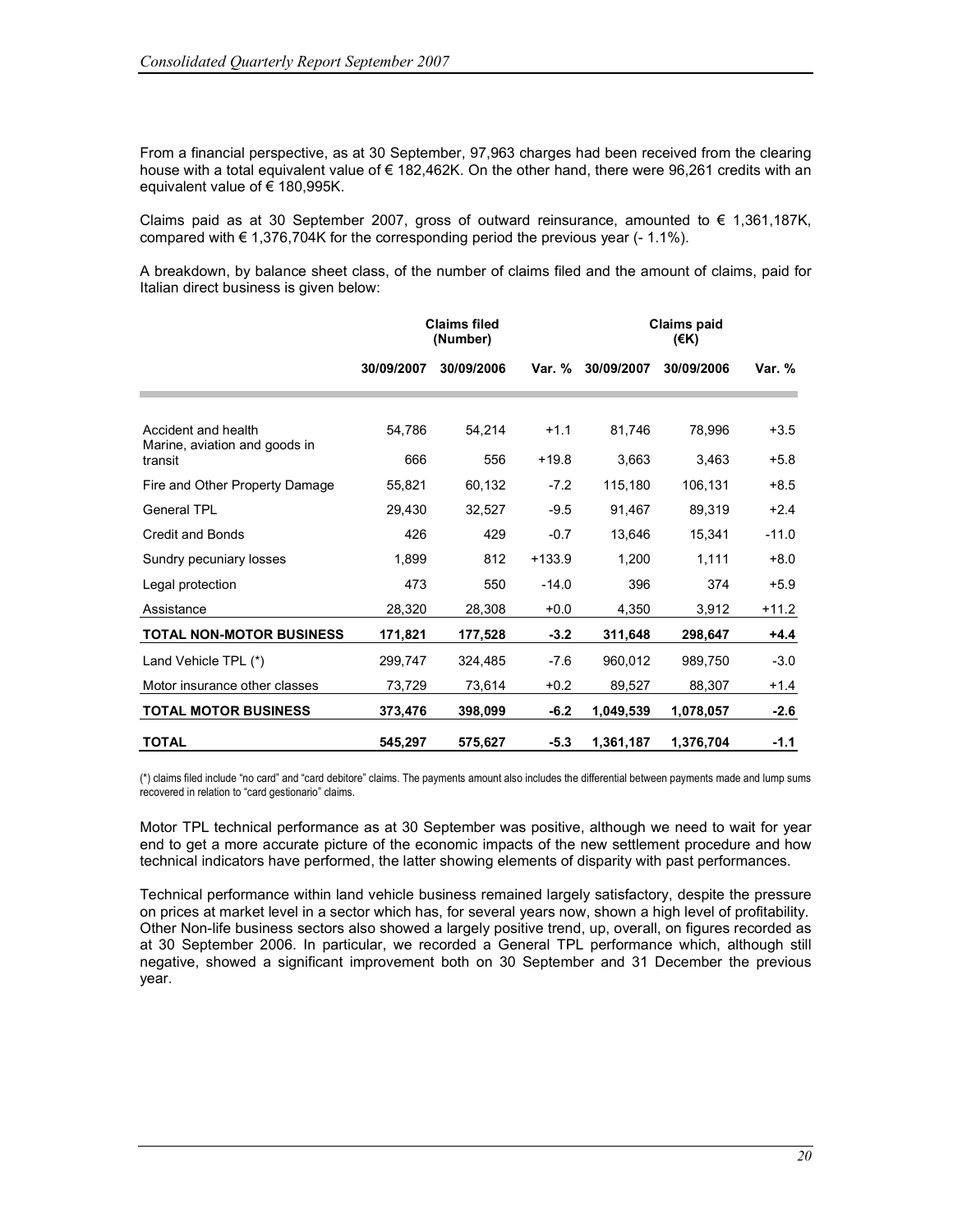#### **Reinsurance**

Non-life business premiums ceded amounted to  $€$  69,206K compared with  $€$  64,892K for the corresponding period the previous year.

Reinsurance policy remains unchanged compared with the previous year. Risks ceded in the Non-life business class were placed with leading international operators with a high rating (S&P A/AA/AAA) by the affiliated company The Lawrence Re Ireland Ltd.

Treaties underwritten give priority to non-proportional cessions for Fire, Theft, Accident, General TPL, Motor TPL and Land Vehicle classes.

Proportional cession treaties with a non-proportional structure have been maintained to protect against the risk retained in Bond and Credit classes as well as for Aviation risks.

For Technological Risks a proportional and excess of loss reinsurance structure was continued with non-proportional protection combined with Fire and Land Vehicle classes.

Assistance was proportionally reinsured with Pronto Assistance whilst Hail risks are covered by a stoploss treaty.

Proportional cover with the affiliate SIAT is operational for Transport, Goods and Marine classes.

#### **Subsidiaries**

Essential data for the first three quarters of 2007 for subsidiaries operating in the Non-life insurance sector, is given in the table below:

| $(\epsilon K)$               | gross<br>premiums | var. $%$ | result   | net equity not<br>inc. current<br>year result |
|------------------------------|-------------------|----------|----------|-----------------------------------------------|
| Dialogo Assicurazioni S.p.A. | 9.704             | $-1.7$   | $-5.200$ | 10.351                                        |
| Systema Assicurazioni S.p.A. | 7.995             | $-8.0$   | 1.075    | 12.886                                        |

#### DIALOGO ASSICURAZIONI S.p.A. – Milan (direct shareholding 99.85%)

The Company operates in motor product placement over the telephone and on the Internet.

In June this year, the Company launched an advertising campaign aimed at promoting the "DIALOGO" trademark via the national press and on radio and television. In September, the June campaign's highprofile phase began and the first stage of the on-line advertising campaign was launched, aimed at growing the Internet distribution channel.

The cost of these initiatives for the whole of 2007 is estimated at  $\epsilon$  5,400K.  $\epsilon$  4,446K of this was posted to the profit and loss account for the first nine months of the year.

The launch of the advertising campaign is already having positive effects on the portfolio. Premium income as at 30 September 2007, in fact, amounted to  $\epsilon$  9,704K and, although recording another fall (-1.7%) compared with September 2006, showed significant signs of a recovery with regard to the situation emerging at the end of June, which showed a drop of 13.4% over the same period the previous year.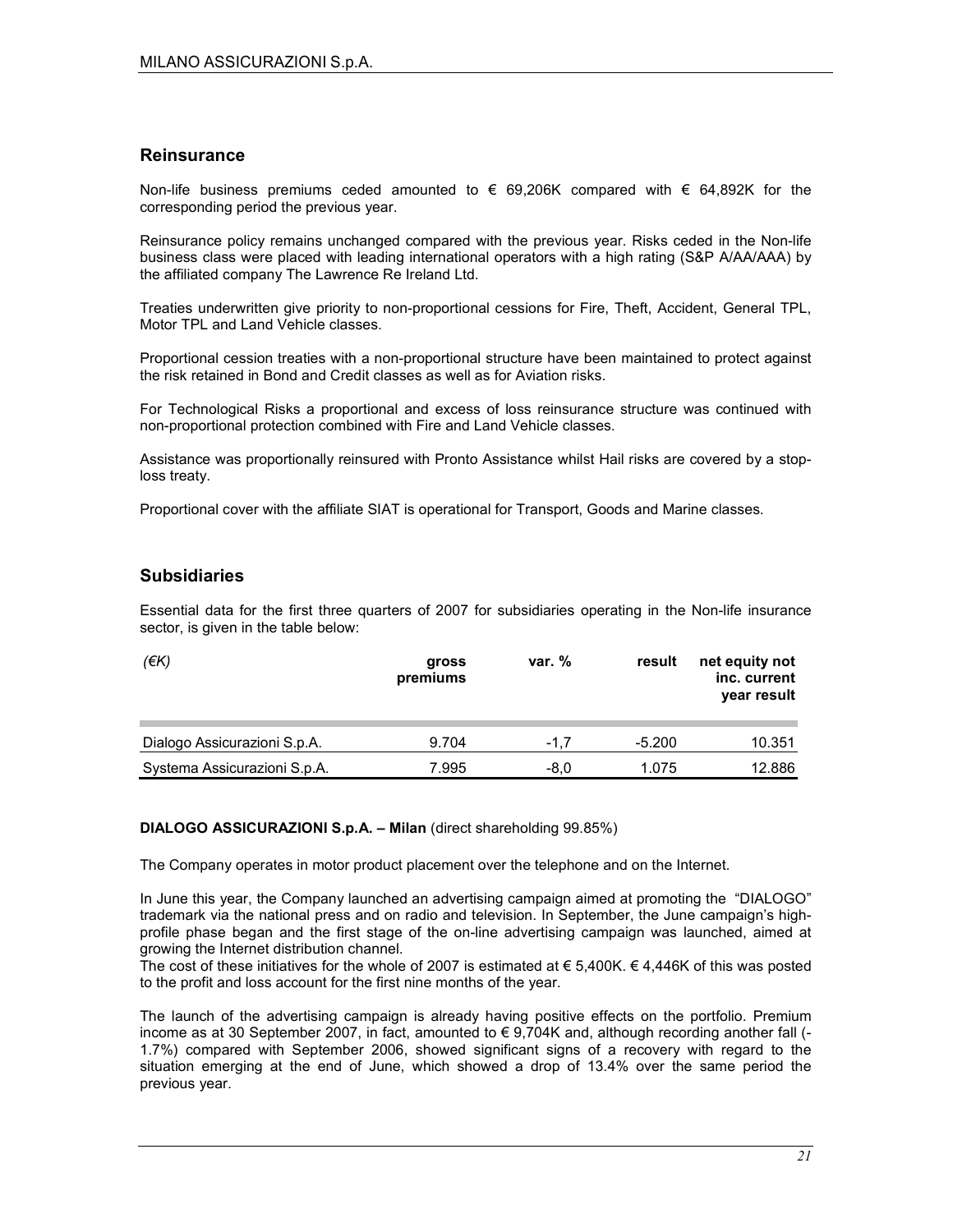The loss ratio for the period was down slightly on 30 September 2006, mainly due to a less favourable dynamic in claims from previous years posted to the reserves. The technical account was impacted significantly by the aforementioned advertising costs and closed with a negative balance of € 5,386K (profit of  $\epsilon$  368K as at 30 September 2006).

The profit and loss account for the first 9 months showed a loss of  $\epsilon$  5,200K, compared with the profit of € 514K of September 2006.

#### SYSTEMA Compagnia di Assicurazioni S.p.A. – Milan (direct shareholding 100%)

The company operates within the Non-life sector via the marketing of standardised products distributed through partner banks, with which specific agreements have been concluded.

Gross premiums posted to the accounts in the first nine months of the financial year amounted to  $\epsilon$ 7,995K compared with € 8,689K as at 30 September 2006 (-8.0%). In particular, motor premium income recorded a drop of 16.3%, whilst non-motor business showed an increase of 47%, mainly due to the new income produced by the agreement signed with Banca Popolare di Milano as part of the alliance and cooperation project between the Fondiaria-Sai Group and the Banca Popolare di Milano Group in the Bancassurance sector.

The technical account showed a profit of  $\epsilon$  701K, down on September 2006, mainly due to the drop in premiums for the period and a less favourable reinsurance result. The net profit as at 30 September amounted to  $\epsilon$  1,075K ( $\epsilon$  1,652K in the corresponding period the previous year).

NOVARA ASSICURA S.p.A. – Novara (direct shareholding as at 30 September 2007: 100%)

The Company had been formed to become the means of implementing the Non-life bancassurance partnership with the Banco Popolare di Verona e Novara to which, on the basis of existing agreements, 50% of the share capital was to be transferred.

In fact, the company places its own insurance products over the counter at branches of the Banca Popolare di Novara, a subsidiary of the Banco Popolare di Verona e Novara.

The Joint Venture planned with the Banco Popolare di Verona e Novara was, however, never launched and, since the initial project ended up much smaller than anticipated, on 11 October 2007, 100% of Novara Assicura capital was sold to a Banco Popolare di Verona e Novara group company. The sale price was set at € 15,600K, corresponding to a book value in the consolidated accounts of € 14,494K.

In consideration of the aforementioned sale, this quarterly report treats Novara Assicura, for accounting purposes, as an asset held for sale, in accordance with what is laid down in this respect by international accounting standard IFRS 5. (non-current assets held for sale and discontinued operations).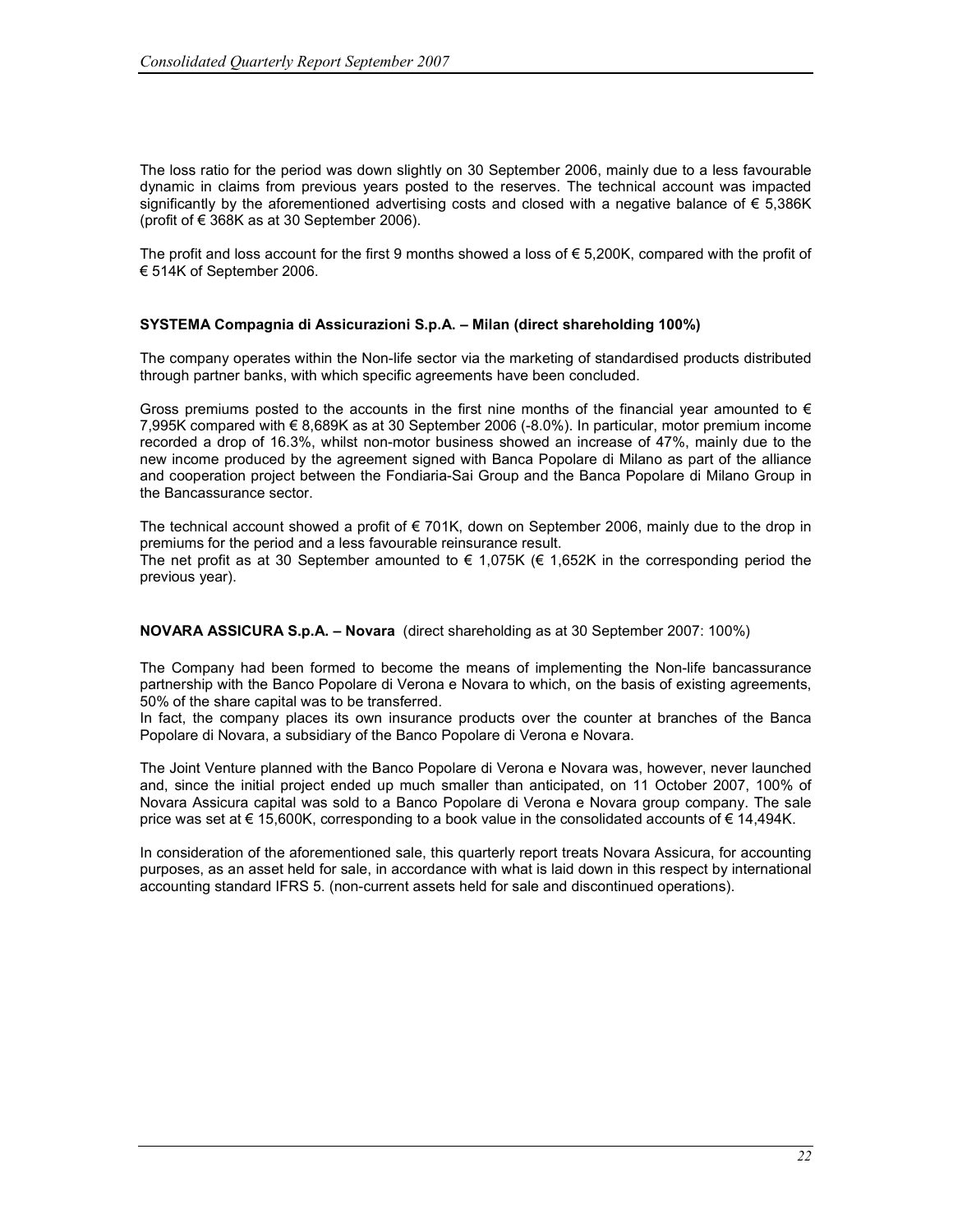#### Life insurance business

Direct business premium income up to 30 September totalled € 638,438K compared to € 412,950K for the corresponding period the previous year (+54.6%).

This significant increase was due to the contribution made by Bipiemme Vita, which was consolidated at the start of the 4th quarter of 2006. Given the same basis of consolidation, i.e. net of this contribution amounting to € 294,398K, premium income amounted to  $∈$  344,040K (-16.7% compared with 30 September 2006). The drop was mainly due to reduced product income from the banking channel as well as to a lower volume of pure capitalisation contracts with institutional clients, a decision having been taken to operate in this sector only subject to achieving adequate profit margins, against the background of a market that often offers underwriting opportunities with insufficient profitability. On the whole, product income from agency networks, on the other hand, rose.

A breakdown of direct business premiums by class is given below:

| $($ <del>€</del> K $)$   |                     | 3rd<br>quarter<br>2007 | 3rd<br>quarter<br>2006 | <b>Variation</b><br>$\%$ | <b>Jan-Sept</b><br>2007 | <b>Jan-Sept</b><br>2006 | <b>Variation</b><br>% |
|--------------------------|---------------------|------------------------|------------------------|--------------------------|-------------------------|-------------------------|-----------------------|
| $\overline{\phantom{0}}$ | Whole of life       |                        |                        |                          |                         |                         |                       |
|                          | insurance           | 107.825                | 64.558                 | $+67.0$                  | 325.922                 | 225.260                 | $+44.7$               |
| $III -$                  | Insurance linked to |                        |                        |                          |                         |                         |                       |
|                          | market indices      | 83.044                 | 27                     | n.s.                     | 156,555                 | 357                     | n.s.                  |
| $IV -$                   | Health insurance    | 23                     | 12                     | $+91.7$                  | 67                      | 47                      | $+42.6$               |
| v -                      | Capitalisation      |                        |                        |                          |                         |                         |                       |
|                          | operations          | 19.462                 | 58.719                 | $-66.9$                  | 155.894                 | 187.286                 | $-16.8$               |
| <b>TOTAL</b>             |                     | 210.354                | 123.316                | $+70.6$                  | 638,438                 | 412.950                 | $+54.6$               |

Please remember that, in accordance with what is laid down by IFRS 4 (Insurance Contracts) the amounts posted to the premium income item relate to contracts with a significant insurance risk and financial instruments with discretionary participation, whilst other financial instruments and, in particular, index-linked pure capitalisation contracts and unit-linked contracts are treated using the deposit accounting method which, in the main, provides for posting to the profit and loss account solely of profit margins and for entering the amount matured on behalf of the contracting parties under financial liabilities.

Gross sums paid amounted to  $\in$  488,307K ( $\in$  366,089K as at 30 September 2006).  $\in$  76.367 of the  $\in$ 122,218K increase was due to the contribution made by Bipiemme Vita following its consolidation from the 4th quarter of 2006.

Purely for information purposes, premium income for new products, determined in line with Supervisory Authority requirements, are given below:

| $(\epsilon K)$ | 30/09/2007 | 30/09/2006 | <b>Variation %</b> |
|----------------|------------|------------|--------------------|
| Class I        | 153.955    | 105.082    | $+46.5$            |
| Class III      | 156.415    | 139        | n.s.               |
| Class V        | 126.867    | 155.771    | $-18,6$            |
| <b>TOTAL</b>   | 437.237    | 260.992    | $+67,5$            |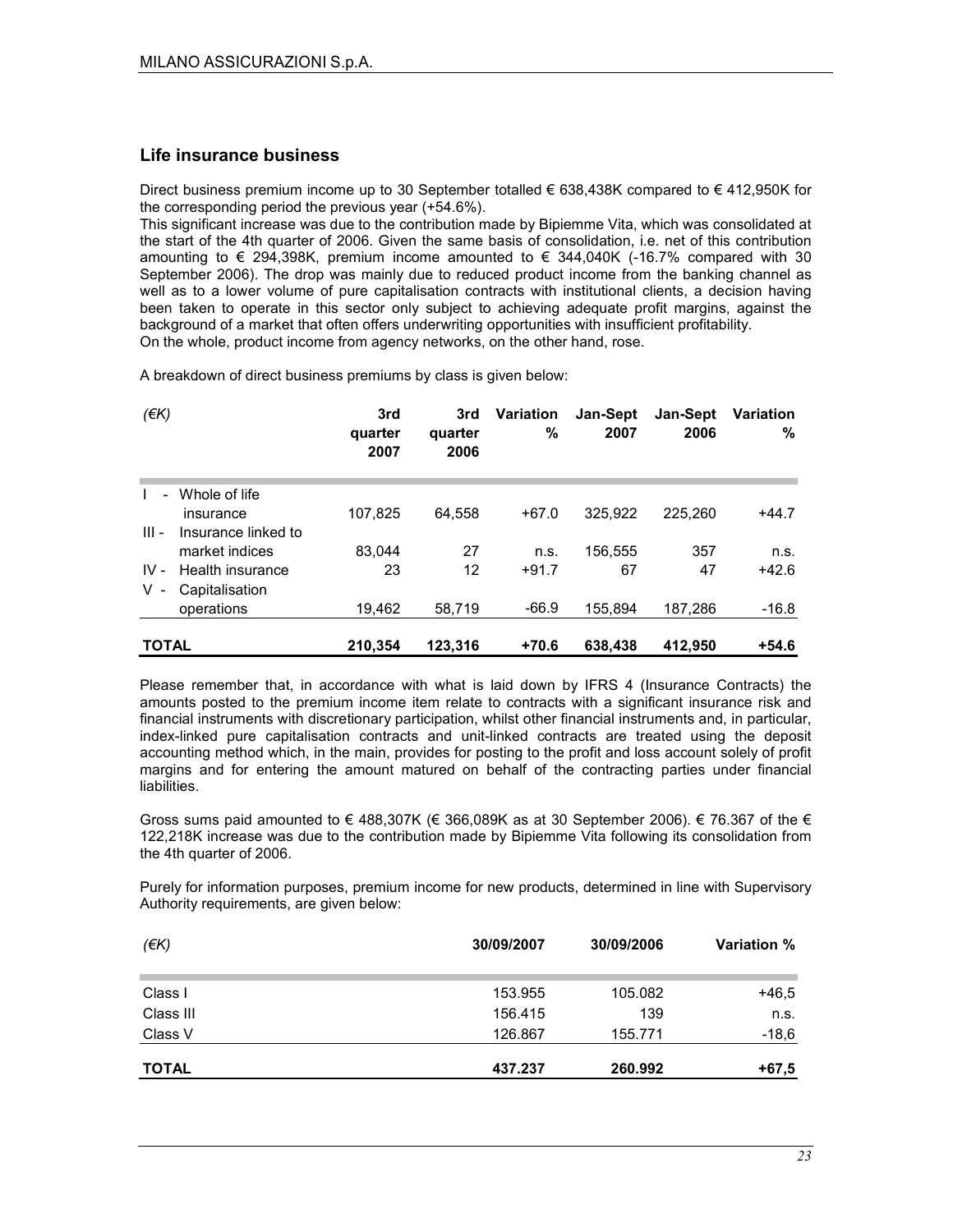€ 245,258K of the increase in premium income from new business was due to the contribution made by Bipiemme Vita following its consolidation from the 4th quarter of 2006.

The Life sector recorded a pre-tax profit, as at 30 September 2007, of € 70,670K, an increase of 12.9% compared with the same period of 2006. The rise was, in part, due to the contribution made by Bipiemme vita, of  $\epsilon$  3,030K, corresponding to the relevant share of the profit for the period, net of depreciation allowances for *in-force business*. A greater share of investment income was recorded for the parent company, Milano Assicurazioni, net of the policyholders' share of adjustments to fair value and value adjustments on the securities portfolio which, in accordance with the methodology provided for by "shadow accounting", was offset against insurance liabilities;

As for business trends within individual segments:

- with regard to individual insurances, again in the third quarter of the year, production was largely directed at products linked to Segregated Accounts, always valued by clients for their ability to guarantee investment protection and a guaranteed minimum return. Initiatives to protect capital upon maturity were also continued, seizing the opportunities provided by being able to offer clients the updated range of products now appearing in the product list. Subsequent to the positive performance of the index linked MATCH RACE and GLOBAL RACE, launched in the first half of the year and well received by clients, work is under way to define a new tranche of an index-linked product, to be placed on the market in the final quarter of the year. With reference to the supplementary pension scheme segment entered via individual Personal Pension Plans, the data as at 30 September confirms the plan to increase production compared with the same period the previous year;
- in the collective insurance segment, the slowdown in the distribution of capitalisation products intended for Institutional Clients (Credit Institutions, Financial Companies, Cooperatives and commercial companies in general) was confirmed in the third quarter, both due to the decision to limit underwriting to contracts guaranteeing reasonable profit margins and to the upward trend in interest rates which, at least for the time being, is reducing interest in insurance investment. Contracts issued are, therefore, in line with new plans relating to the recent trend in the financial markets.

The strict controls implemented in the "Pre-existing Pension Funds" segment for employed workers has encouraged an influx of staff-leaving indemnity units, intended (both explicitly and tacitly) for said Funds, into our contracts, .

Results recorded to date show a significant increase in turnover which is, what's more, in line with market trends in this sector.

For products linked to amounts set aside for staff-leaving indemnity (VALORE TFR and VALORE TFM), although the number of policies issued was still significant, we began to witness a slowdown resulting from the impact of new regulations which provide, almost automatically, for allocation of annual staff-leaving indemnity quotas to supplementary pension schemes and, in any event, oblige companies with at least 50 employees to divest themselves of current financial assets linked to staff-leaving indemnity units in the process of maturing.

The risk cover segment focused its protection on insurances deriving from collective contracts, with particular reference to industry bosses, for whom greater cover was planned from July 2007. The loan cover product showed some vitality, despite the increase in the rates underlying the finance.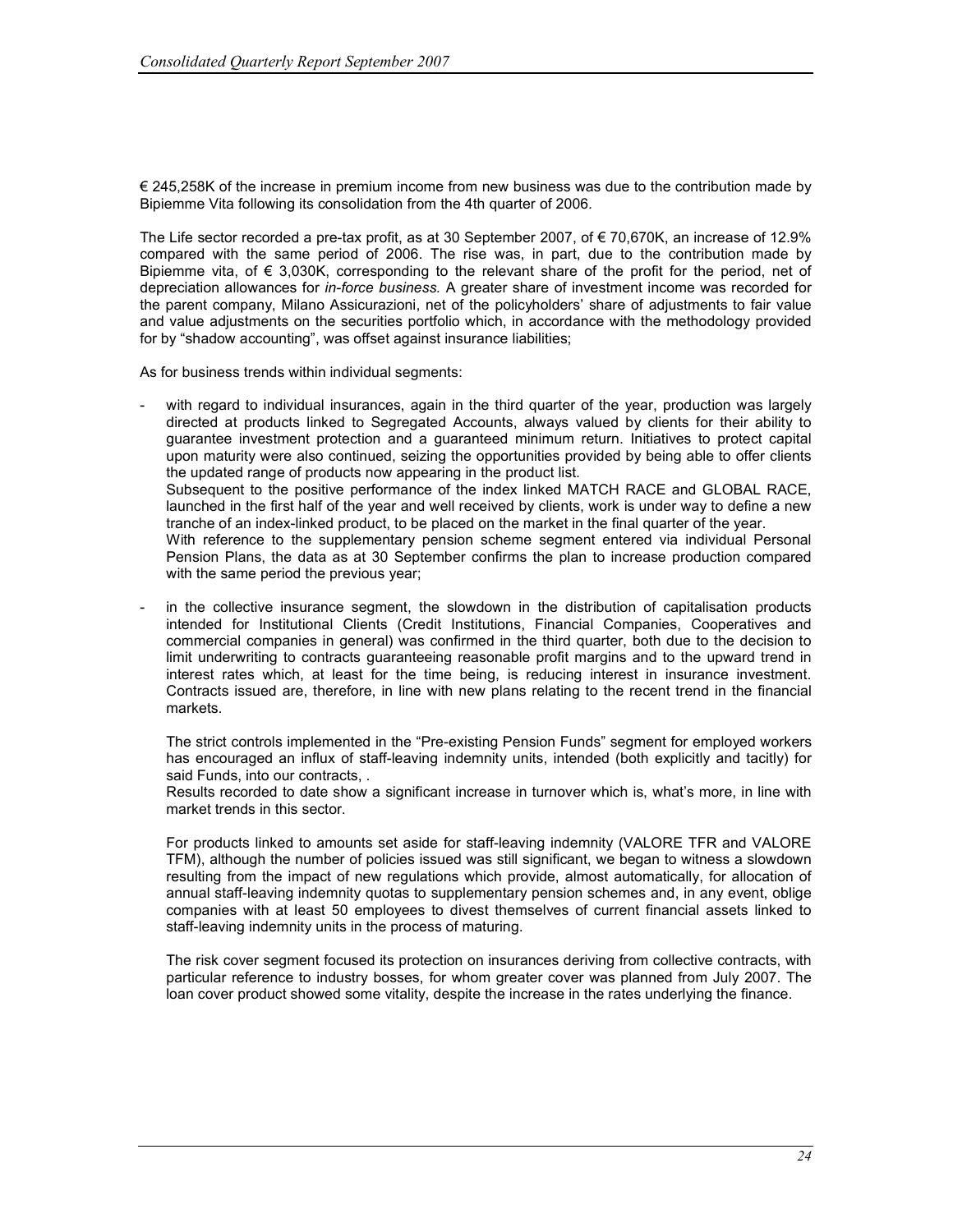#### **Reinsurance**

In Life business, premiums ceded amounted to  $\epsilon$  8,315K, compared with  $\epsilon$  7,686K recorded as at 30 September 2006. Again in this case the reinsurance structure remained unchanged compared with the previous year, with proportional cove and catastrophe cover in excess of loss.

#### **Subsidiaries**

#### BIPIEMME VITA S.p.A. – Milan (direct shareholding 51%)

In the first nine months of 2007, Bipiemme Vita continued to be one of the most active operators in the Bancassurance market, focusing its activity on streamlining its products portfolio, which has been renewed and simplified to satisfy customers' emerging needs more effectively, and on very careful financial management of policies with guaranteed capital and returns, despite the fact that the financial markets are experiencing a period of turbulence.

Relevant data for the  $3<sup>rd</sup>$  quarter of 2007, determined in accordance with IAS/IFRS accounting criteria, can be summarised as follows:

- the trend in premium income was positive, recording, as at 30 September 2007, a value of  $\epsilon$  442m (€ 305m as at 30 September 2006), of which € 438m was due to Life policies and € 4m to Non-life policies;
- sums paid out amounted to € 109m (€ 59m as at 30 September 2006), including € 107m relating to Life business and  $\epsilon$  2m relating to Non-life business;
- the profit and loss account for the period showed a net profit of  $\epsilon$  12.3m ( $\epsilon$  11.5m as at 30 September 2006).

#### FONDIPREV S.p.A. - Florence (direct shareholding 60%)

The Company operates in the Life sector via the banking channel. New contracts are issued over the counter at branches of the Banca delle Alpi Marittime, whilst contracts which were, in their time, acquired via the agency channel, now no longer in existence, continue to be managed direct.

In addition, two new Bancassurance contracts were concluded in 2007 (with UBS and BPM) which did not, however, have any effect on the Company's portfolio.

Premium income posted to the accounts as at 30 September 2007 amounted to  $\epsilon$  121K, compared with € 141K for the corresponding period in 2006 (-14.2%).

The net profit as at 30 September was  $\epsilon$  122K, compared with a profit of  $\epsilon$  143K recorded as at September 2006.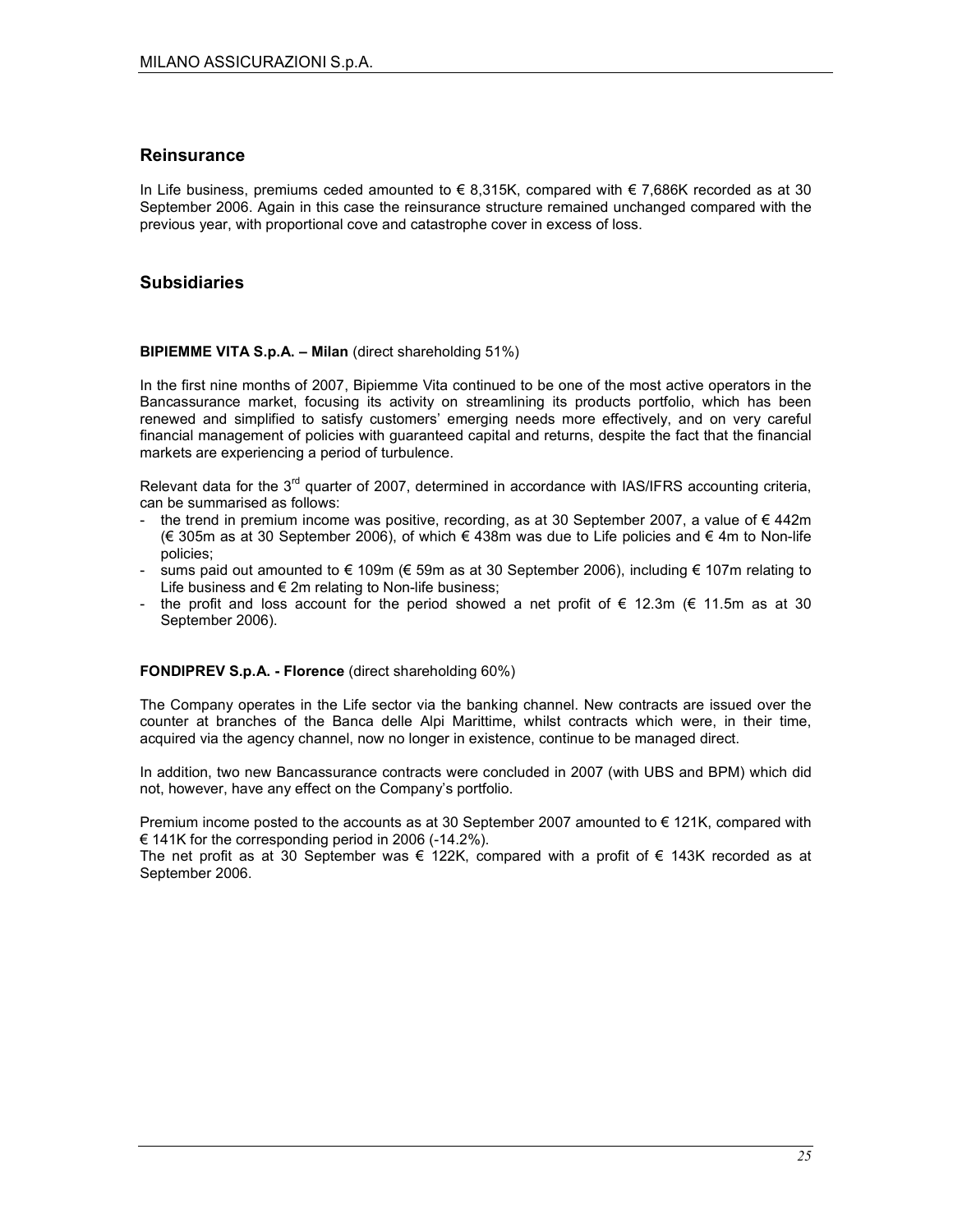### Land and Buildings Sector

The trend in Company subsidiaries operating in the property sector in the first nine months of 2007 is summarised in the table below:

| (€K)                     | production<br>value      | <b>Var.</b> %            | Result | net equity<br>excluding result |
|--------------------------|--------------------------|--------------------------|--------|--------------------------------|
| Meridiano Eur            | $\overline{\phantom{0}}$ | $\overline{\phantom{0}}$ | 2.050  | 109.963                        |
| Meridiano Orizzonti      | 1.550                    | -1.4                     | 733    | 57.361                         |
| Campo Carlo Magno S.p.A. | 960                      | $-5.3$                   | 159    | 6.856                          |

#### MERIDIANO EUR – Milan (direct shareholding 100%)

The company owns premises built in Assago, previously Milano Assicurazioni's registered office and currently involved in a restructuring project, with a book value of € 34,344K. It also holds shares in the property investment fund "Tikal R.E. Fund", with a book value of € 76,506K, deriving from the contribution to said fund during the 2004 financial year, of the owned premises located in Rome at Piazzale dell'Industria.

The first nine months of the year closed with a net profit of  $\epsilon$  2,050K, up by a significant amount on the € 807K profit recorded as at 30 September 2006, due to higher dividends distributed by the Tikal fund.

#### MERIDIANO ORIZZONTI – Milan (direct shareholding 100%)

The Company owns a property in Milan at Piazza S.M. Beltrade, 1 with a book value of € 55,208K. The first nine months of the year closed with a net profit of  $\epsilon$  733K ( $\epsilon$  753K as at 30 September 2006), corresponding to gross income from land and buildings of  $\epsilon$  1,550K.

#### CAMPO CARLO MAGNO S.p.A. - Pinzolo (direct shareholding 100%)

The Company, purchased by Milano Assicurazioni in December 2005, owns a hotel complex in Madonna di Campiglio called the GOLF HOTEL.

In December, it stipulated a company lease contract with Atahotels S.p.A. which laid down rent of 20% of the net annual revenue, with the provision, in any event, of a guaranteed minimum. The transaction guarantees the company a reasonable return on the line of company business leased, in accordance with what is comparable on the market for similar transactions.

During the first half of this year, the company incorporated Campo Carlo Magno Sport s.r.l., a company entirely controlled by Milano Assicurazioni and owning concessions for managing ski slopes, ski lifts and golf courses belonging to the Golf Hotel complex. The deed of merger was stipulated in April and provides for accounting and fiscal effects backdated to 1 January 2007.

The net profit as at 30 September 2007 amounted to  $\epsilon$  159K ( $\epsilon$  117K as at 30 September 2006).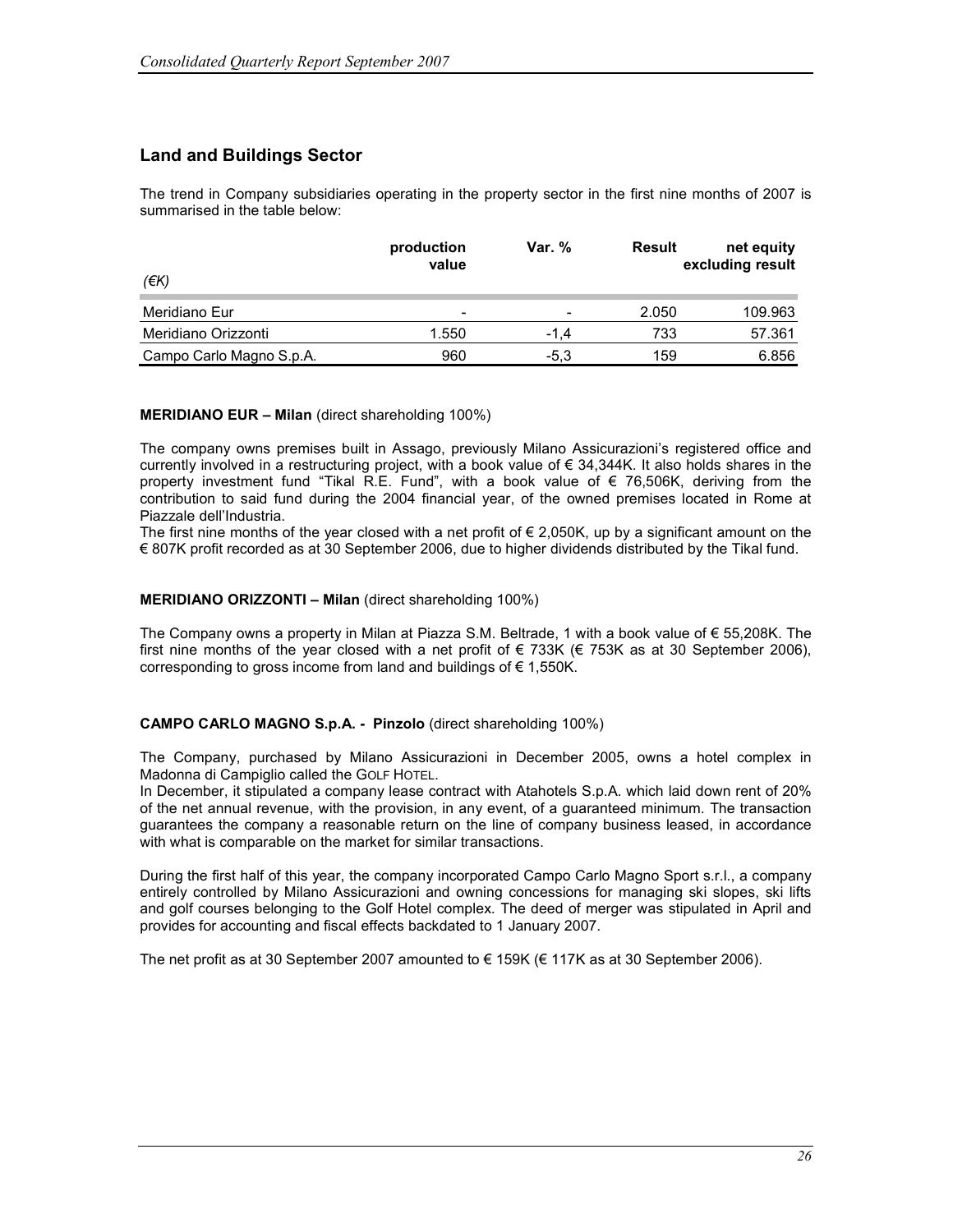### Other Business Sector

Companies included in this sector are shown in the table below:

|                        | <b>Production</b><br>value | var. % | result | net equity<br>excluding result |
|------------------------|----------------------------|--------|--------|--------------------------------|
| (€K)                   |                            |        |        |                                |
| Maa finanziaria s,p,a, | 21                         | 23.5   | -      | 924                            |
| Sogeint s,r,l,         | 2,333                      | $-1.3$ | $-298$ | 100                            |

#### MAA FINANZIARIA – Milan (direct shareholding 100%)

The Company, originally active in the sector of financial leases on capital goods and corporate financing, currently limits itself to managing some existing portfolio finance contracts. The profit and loss account as at 30 September 2007 closed with a loss of € 1K.

As part of the process of reorganising the Fondiaria-Sai Group corporate structure, the opportunity to proceed with the merger by incorporation of Maa Finanziaria S.p.A. into Milano Assicurazioni S.p.A. has arisen.

Given that Milano Assicurazioni owns 100% of the share capital, the merger will take place in a simplified form, without any share swaps.

The plan is to stipulate the deed of merger, once the legal deadline for any opposition to be raised by creditors has passed, by the end of this year.

#### SOGEINT – Milan (direct shareholding 100%)

This Company operates in the sector of commercial assistance to agencies. The first nine months of the year closed with a loss of € 298K (profit of € 43K as at 30 September 2006).

#### Asset and financial management

The table below highlights financial and property results for the third quarter of 2007 and for the first nine months of 2007, compared with the same periods the previous year:

| (EK)                                                                                                      | 3rd quarter<br>2007 | 3rd<br>quarter<br>2006 | Jan-Sept<br>2007   | Jan-Sept<br>2006   |
|-----------------------------------------------------------------------------------------------------------|---------------------|------------------------|--------------------|--------------------|
| Net income deriving from financial instruments at<br>fair value recognised through profit or loss         | -7.537              | 21.980                 | 7.827              | 13.014             |
| Income from holdings in subsidiaries, associates<br>and joint ventures                                    | 166                 | 548                    | 976                | 802                |
| Income deriving from other financial instruments<br>and investment property including:<br>Interest income | 128,038<br>80,890   | 79.149<br>62.305       | 371,913<br>217.103 | 290.448<br>176.603 |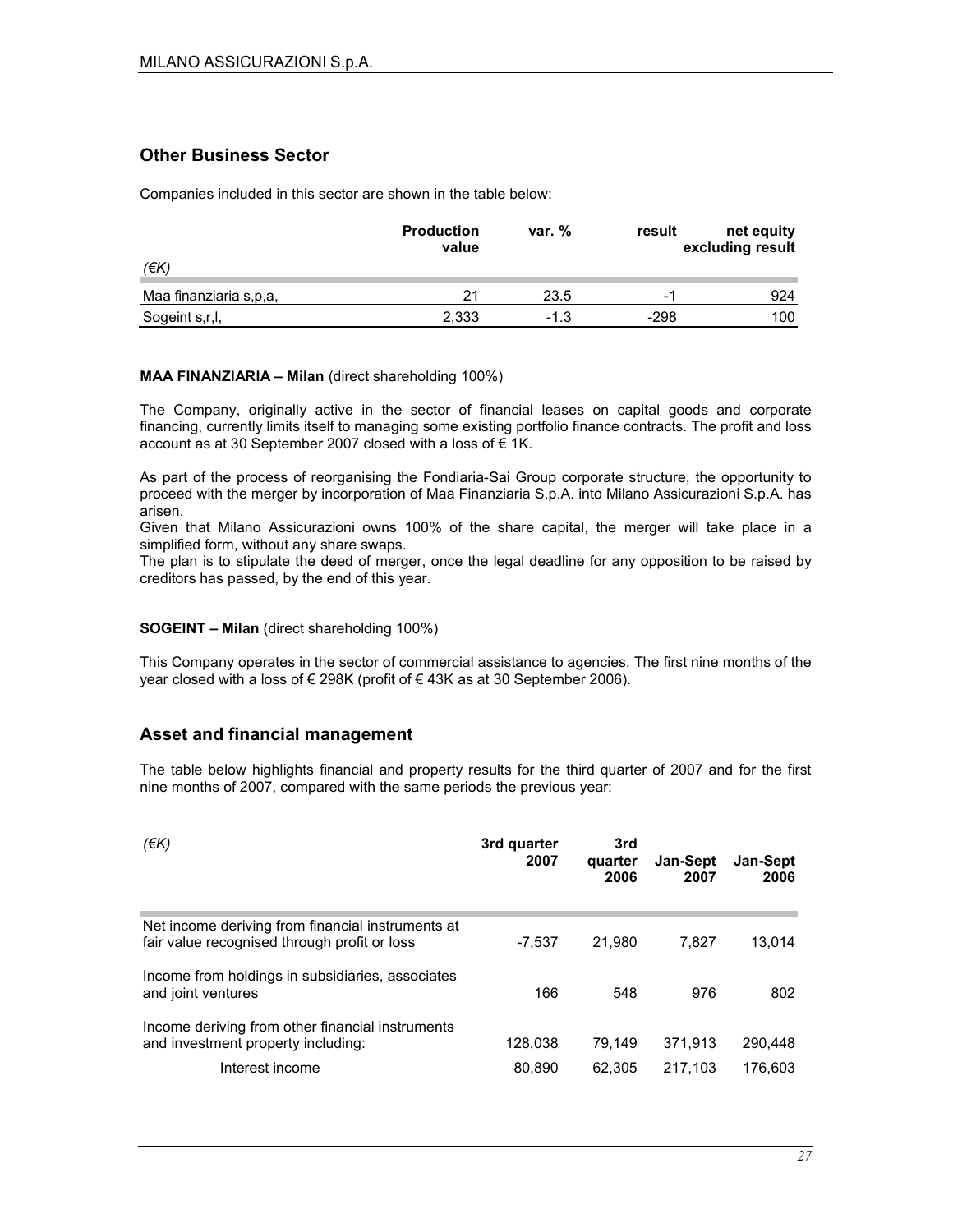| Other income                                                                             | 14,393    | 12,937    | 65,497    | 52,189    |
|------------------------------------------------------------------------------------------|-----------|-----------|-----------|-----------|
| Realised gains                                                                           | 32,755    | 3,907     | 89,313    | 61,656    |
| Unrealised gains                                                                         |           |           |           |           |
| <b>Total income</b>                                                                      | 120,667   | 101,677   | 380,716   | 304,264   |
| Expenses from holdings in subsidiaries,<br>associates and joint ventures                 | -53       |           | $-119$    |           |
| Expenses deriving from other financial<br>instruments and investment property including: | $-26,182$ | $-11,169$ | $-54,454$ | $-26,349$ |
| Interest expenses                                                                        | $-4,547$  | $-3,408$  | $-12,586$ | $-6,764$  |
| Other expenses                                                                           | $-2,043$  | $-2,024$  | $-6,378$  | $-6,412$  |
| <b>Realised losses</b>                                                                   | $-18,200$ | $-4,547$  | $-31,354$ | $-9,360$  |
| Unrealised losses                                                                        | $-1,392$  | $-1,190$  | $-4,136$  | $-3,813$  |
| <b>Total liabilities</b>                                                                 | $-26,235$ | -11,169   | $-54,573$ | -26,349   |
| TOTAL NET INCOME                                                                         | 94,432    | 90,508    | 326,143   | 277,915   |

The third quarter of 2007 was marked by the explosion of the crisis linked to American subprime loans, home purchase loans granted by financial institutions to individuals with low credit ratings.

The crisis, triggered by a sharp slowdown in the American property market, which has witnessed a rise in unsold homes, a drop in new builds and a fall in house prices, was aggravated by the excessive securitisation of these loans, sometimes by means of sophisticated "financial engineering" operations. These structured securities were acquired, over the years, by investors throughout the international financial world, on the basis of excellent ratings given, perhaps slightly simplistically, by several different financial organisations. Difficulties in providing an accurate valuation of these complex products, profit warnings issued by various institutions, the financial problems encountered by many individual organisations which, in theory, should have been characterised by prudent and sound investment policies, resulted in a general wave of panic.

What's more, the crisis exploded in the second half of August, a period traditionally known for its lack of liquidity and so less able to absorb the pressures triggered by particular technical conditions. After initially adopting a purely technical measure midway through August to encourage the Interbank market to function, the latter having been unexpectedly stalled by a generalised crisis of confidence, the American Central Bank cut the Fed Fund sharply from 5.25% to 4.75%. Concern that the financial crisis could seriously interfere with economic growth in the USA, which after an upturn was already showing signs of weakness, clearly gave way in the second instance to fears regarding the inflationary risk that could be involved in such a move.

Despite what had been achieved by the Fed, the disruptive effects also witnessed in the European financial segment (above all the German bank crisis) as well as the swift downturn in economic growth forecasts for the old Continent, wrong-footed the European Central Bank which, in August, had implied the possibility of an imminent rise in rates to 4.25% but which instead, at the September meeting, kept rates fixed at 4%, although stressing that inflationary expectations would be strictly monitored. The markets' reaction to the actions of the central banks was, in the main, positive.

The safest assets, such as government securities, which were heavily purchased during the period of greatest tension, recorded steady, but not massive, sales streams. Yield curves, after a violent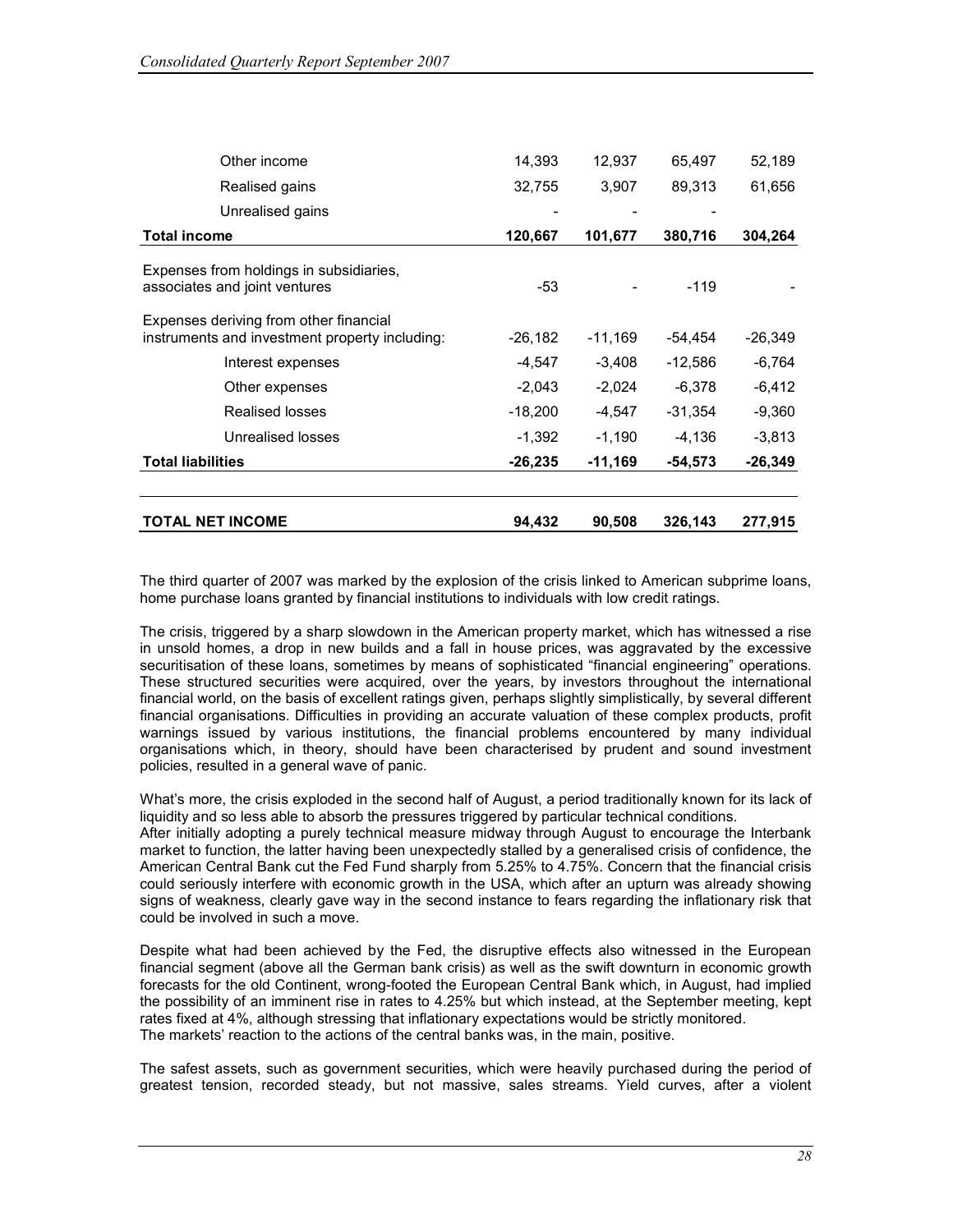stiffening caused by a "a race for quality" and the certainty of short-term maturities to the detriment of long-term maturities, have re-sized, in part, their own gradients, whilst corporate securities, which had been hit heavily during the darkest days of August, have begun to recover their value, although slowly and with careful selection between segments.

On an operational level, Fixed Income business developed by the Company in the third quarter of 2007 saw a slight reduction in overall duration, accompanied by trading activity which took care to make the most of market opportunities.

The variable rate government securities' component was moderately reduced, having taken advantage of the best return in terms of coupons in the months in which there were still expectations of an upturn in interest rates.

In the Life segment, investments with high ordinary profitability and contained risk continued to be the preferred choice, seeking to fill the Duration Gaps of the various Segregated Accounts at the most opportune moments.

The Corporate component was slightly reduced, issues with high ratings and in sectors deemed defensive with regard to the subprime loans crisis were preferred.

For the most part, Corporate securities belong to the "investment grade" category.

The stock market archived a third quarter marked by the sudden correction in August followed by the new perception of risk triggered by the subprime loans crisis. From a sectoral perspective, financial securities proved to be the hardest hit by the economic backdrop, suffering both the impact of the new rates scenario and fears regarding the property segment and, finally, the deterioration in expectations regarding credit quality.

Despite the gloomy scenarios witnessed in August, the stock markets have recovered quickly due to interventions by the central banks as well as considerations regarding levels of corporate debt, still under control, high dividend yields and attractive valuations.

Investors' fear during the correction was demonstrated both in terms of higher volatility in derivatives and by a return to more defensive sectors such as utilities.

During this phase, the business of selecting securities increased in importance, as well as the capacity to seize the opportunities provided by increased volatility.

Against this backdrop, the policy of reducing overall stock market exposure continued in the Non-life segment. In the Life segment, we have sought to take advantage of some trading opportunities, realising capital gains, mainly on cyclical securities, and steering the portfolio towards large cap securities. The latest investments were directed at financial and insurance securities, becoming particularly attractive after the sharp price corrections in August.

#### Own and parent company shares

As at 30 September 2007, the group leader Milano Assicurazioni held own shares, shares in the direct parent company Fondiaria-Sai and in the indirect parent company Premafin as in the amounts shown in the table below:

| (EK)                 | (Number)  | Amount  |
|----------------------|-----------|---------|
| Own Shares           | 2,616,460 | 15,146  |
| Fondiaria-Sai shares | 7.828.723 | 256,469 |
| Premafin shares      | 9,157,710 | 19.414  |

The following market transactions were completed during the first nine months of the year in question in accordance with procedures laid down by related decisions taken at Shareholders' meeting: - purchase of 1,359,500 Fondiaria-Sai shares and the sale of 333,334 Fondiaria-Sai shares;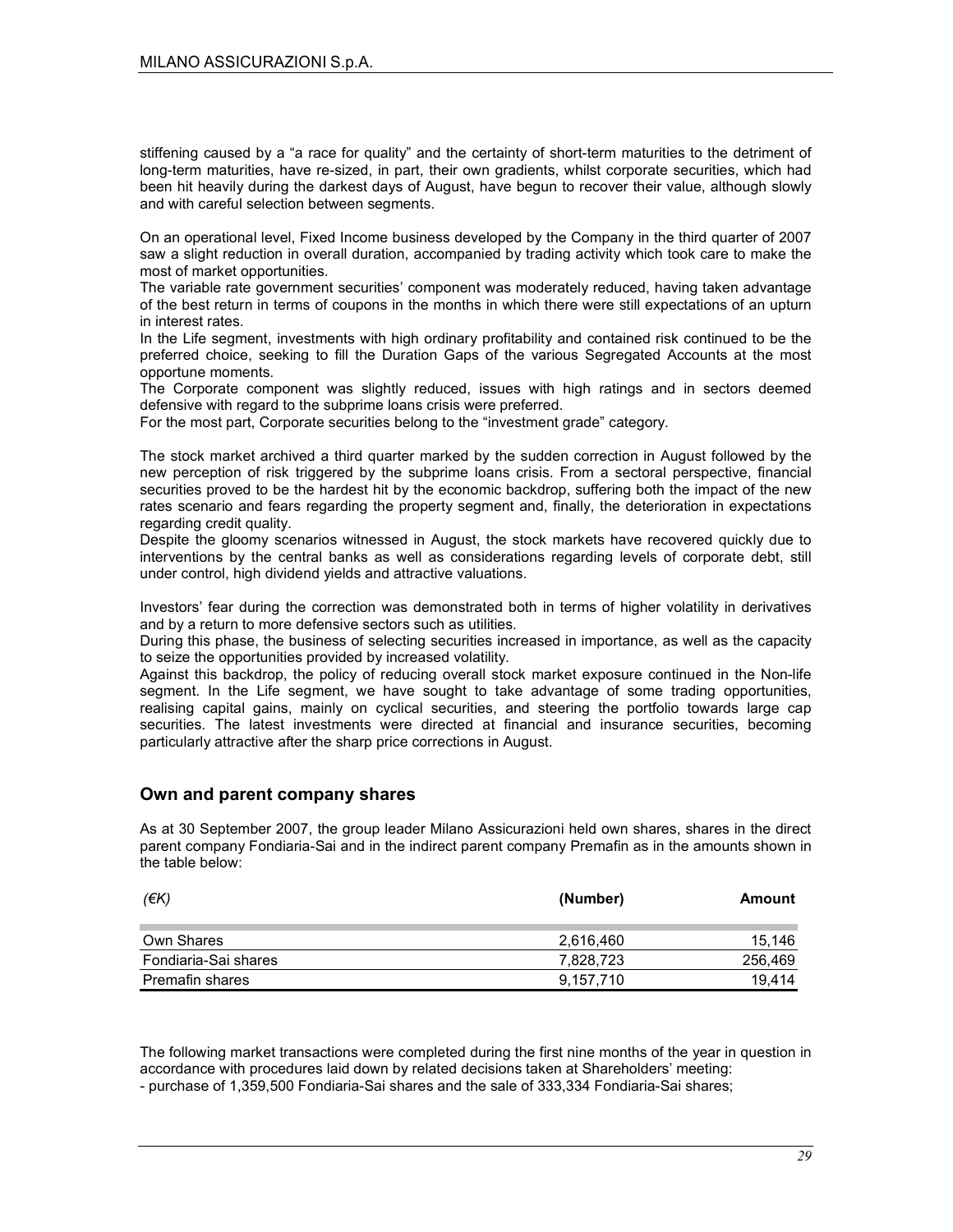- purchase of 1,141,000 own shares.

#### Milano Assicurazioni share performance

As at 30 September 2007, the share capital of the parent company, Milano Assicurazioni, was made up of 483,110,507 shares with a nominal value of € 0.52, of which 452,370,625 were ordinary shares and 30,739,882 savings shares. During the first nine months of 2007, the share capital increased by  $\epsilon$ 8,237K following the subscription of 15,841,180 ordinary shares, further to the conversion of 39,602,950 Milano Assicurazioni 1998-2007 warrants.

Stock market listings at the end of September are shown below:

| (Euro units)              | 28/09/2007 | 29/12/2006 |        |
|---------------------------|------------|------------|--------|
| Milano Assicurazioni ord. | 5.864      | 6.174      | $-5.0$ |
| Milano Assicurazioni sav. | 5.836      | 6.128      | -4.8   |

The corresponding stock market capitalisation as at 28/9/2007 amounted to  $\epsilon$  2,832.1m ( $\epsilon$  2,883.5m as at 29/12/2006).

Stock market capitalisation, based on prices on 31/10/2007 of € 5.756 for ordinary shares and € 5.929 for savings shares, amounted to  $\epsilon$  2,786.1m.

#### Staffing levels

On 30 September 2007, the Parent company and consolidated companies had 1,671 employees (1,658 on 31/12/06) broken down by category as follows:

|                                        | 30/09/2007 | 31/12/2006 |
|----------------------------------------|------------|------------|
| Executives                             | 30         | 28         |
| White collar workers and professionals | 1,636      | 1,625      |
| Concierges                             | 5          | -5         |
|                                        | 1,671      | 1,658      |

The addition of 3 executives and 20 white collar workers and professionals relates to the change in the method of consolidating Bipiemme Vita from proportional to full.

#### Stock Option Plans for Options on Fondiaria-Sai parent company shares

Please remember that, on 14 July 2006, the Fondiaria-Sai Board of Directors decided to allocate the options referred to in the Fondiaria 2006-2011 Stock Option plans to executive directors and management of said Fondiaria-Sai, of its subsidiaries and parent company, to purchase Fondiaria-Sai savings shares.

The Board made this allocation in execution of the decision taken by the Fondiaria-Sai extraordinary shareholders' meeting on 28 April 2006.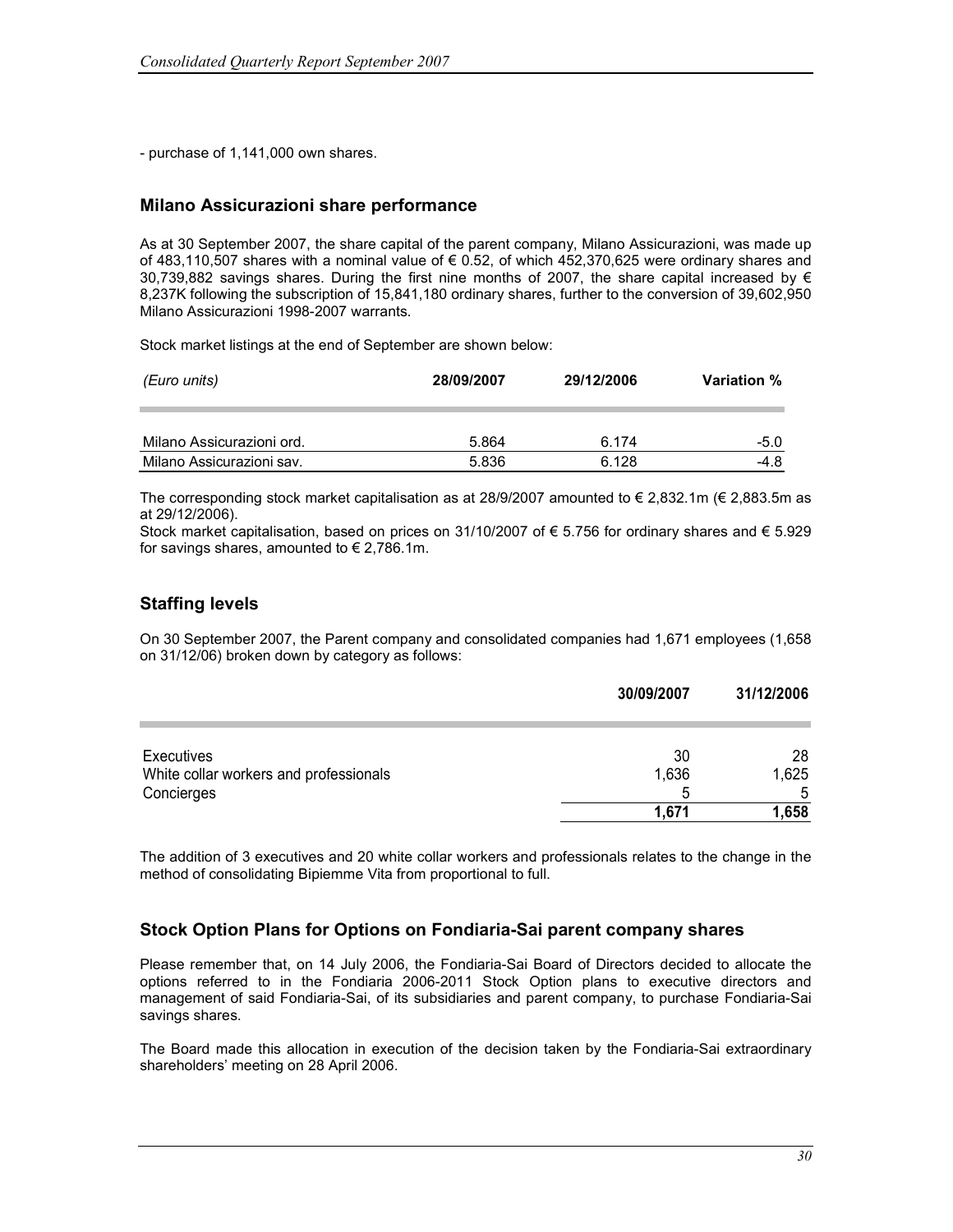The share subscription price was determined by the Board, by applying the criterion for determining the subscription price decided by the Shareholders' meeting, at  $\epsilon$  21.546 per share, amounting to the arithmetic mean of reference prices for Fondiaria-Sai savings shares on the market in the thirty days prior to the date on which the rights were allocated.

As a consequence of the amendments made to the regulations of Fondiaria-SAI Board of Directors' plans of 20 June 2007, options cannot be exercised prior to the completion of a vesting period, in accordance with the following procedures:

- 40% of the options can be exercised from 14 July 2007 (12 months after the allocation date);
- 30% of the options cannot be exercised within 24 months of the allocation date;
- 30% of the options cannot be exercised within 36 months of the allocation date.

Alternatively, once the vesting period is over, the beneficiaries may:

- keep the options until maturity;
- exercise the options, subscribing the shares and keeping them in a portfolio;
- exercise the options, subscribing the shares and selling them on the market;

Exercising of the options is, therefore, bound up with the main objectives of the Fondiaria-Sai 2006- 2008 Industrial Plan being achieved.

In any event, options not exercised within 5 years of the date of the Shareholders' meeting will lapse automatically.

In this context, the stock option allocated to Milano Assicurazioni executive directors and managers amounted to 2,652,920 shares with an overall estimated value of € 7.4m, to be distributed throughout the duration of the vesting periods of the various tranches. The profit and loss account as at 30 September incorporates related costs for the period of € 3,028K.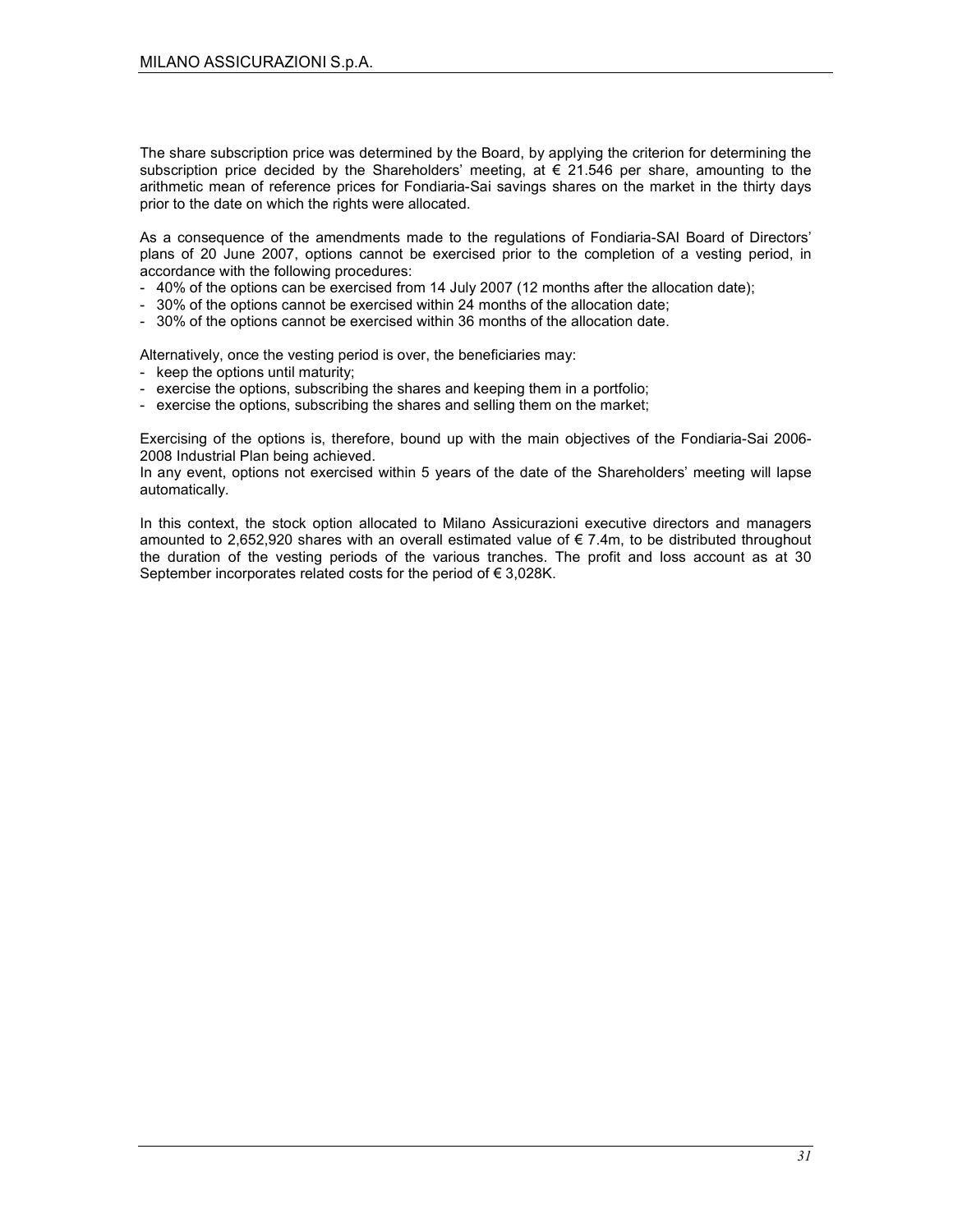## SIGNIFICANT EVENTS OCCURRING AFTER THE END OF THE **QUARTER**

On 11 October 2007, 100% of Novara Assicura capital was sold to Banco Popolare di Verona e Novara group companies. The sale price was set at  $\epsilon$  15,600K, corresponding to a book value in the consolidated accounts of € 14,494K.

Please remember that the Company had been formed to become the means of implementing the Nonlife bancassurance partnership with the Banco Popolare di Verona e Novara to which, on the basis of existing agreements, 50% of the share capital was to be transferred.

In fact, the company places its own insurance products over the counter at branches of the Banca Popolare di Novara, a subsidiary of the Banco Popolare di Verona e Novara.

The Joint Venture planned with the Banco Popolare di Verona e Novara was, however, never launched and, since the initial project ended up much smaller than anticipated, the opportunity to proceed with the sale was agreed with the counterparty.

In consideration of the aforementioned sale, this quarterly report treats Novara Assicura, for accounting purposes, as an asset held for sale, in accordance with what is laid down in this respect by international accounting standard IFRS 5. (non-current assets held for sale and discontinued operations).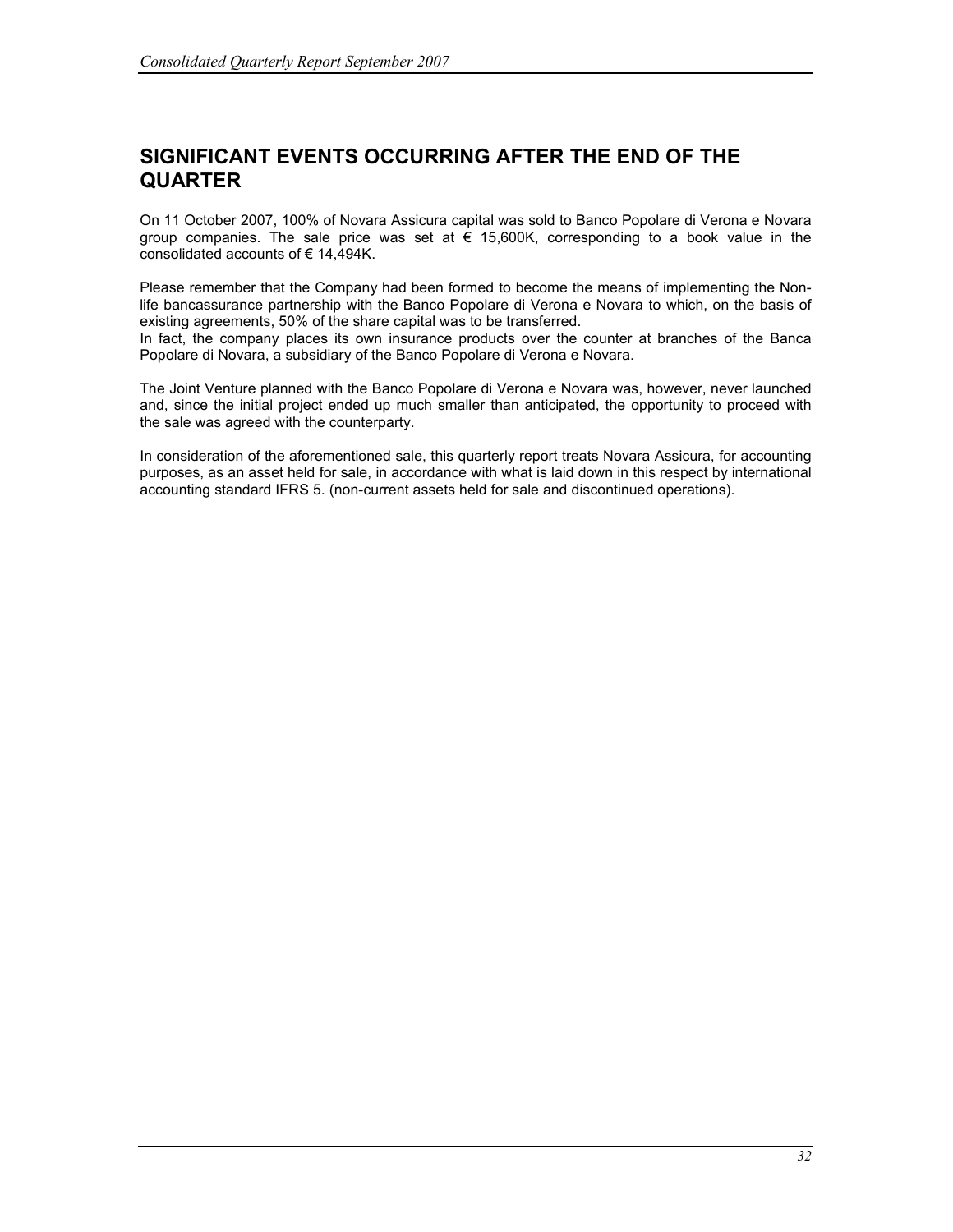## BUSINESS OUTLOOK

Planned operating policies will continue to be implemented in the final quarter of the year, both within the scope of Non-life and Life business.

In particular, since downsizing of the fleet portfolio is nearly complete in the Motor segment, the initiative to monitor technical indicators on a geographical and tariff basis, with the aim of acting promptly from the perspective of consolidating the positive trend in the number of claims files and achieving a gradual improvement in terms of the combined ratio, will continue.

With regard to the new claims settlement procedure launched last February, investments made by the Fondiaria-Sai Group to update its IT systems and train the human resources involved, are making it possible to manage the new settlement process with high and steadily increasing levels of efficiency. As for the related economic impacts, we will have to wait until the end of the year to get a more accurate picture of how management indicators have performed, the latter showing elements of disparity with previous years, due to the considerable scope of the innovations introduced.

The objective for other Non-life business was to encourage the development of the retail sector, which offers satisfactory profit levels and to maintain, in the corporate sector, a policy of underwriting risks based on strict technical criteria, above all in the Public Bodies sector, which is showing signs of criticality.

In the life sector, attention will continue to be focused on the portfolio with regard to products of a traditional nature with annual or recurrent premiums, capable of providing reasonable profit levels and guaranteeing added value for the portfolio in the long term.

In the capitalisation segment, business with institutional clients will be limited to accounts that make it possible to achieve reasonable profit levels, against the backdrop of a market which, again following the recent rates trend, is causing a gradual erosion of margins.

Initiatives will continue to protect capital amounts upon expiry, seizing the opportunities arising from being able to offer customers an up-to-date range of products from the product list, capable of meeting various insurance and social welfare requirements.

Particular attention will also be dedicated to seizing the opportunities arising from the new social security regulations. Within this framework, the fourth quarter will witness, amongst other things, consolidation of the Milano Assicurazioni Open-ended Pension Fund, launched in June, which has made it possible to supplement the product range in the Supplementary Pension segment.

Financial and asset management will monitor market developments very closely after the explosion, last August, of the crisis linked to subprime loans which caused a rise in volatility and a new perception of risks inherent in various financial instruments.

The objective is to seize market opportunities in terms of coupon profitability and trading profits against a backdrop, however, of careful balancing of risks and diversification of investments, in line with the strategic objectives of the Fondiaria-Sai Group industrial plan.

The economic result achieved as at 30 September is in line with Group planning and means that a largely satisfactory result can be anticipated for the financial year, unless any particularly negative events occur which are not currently foreseeable.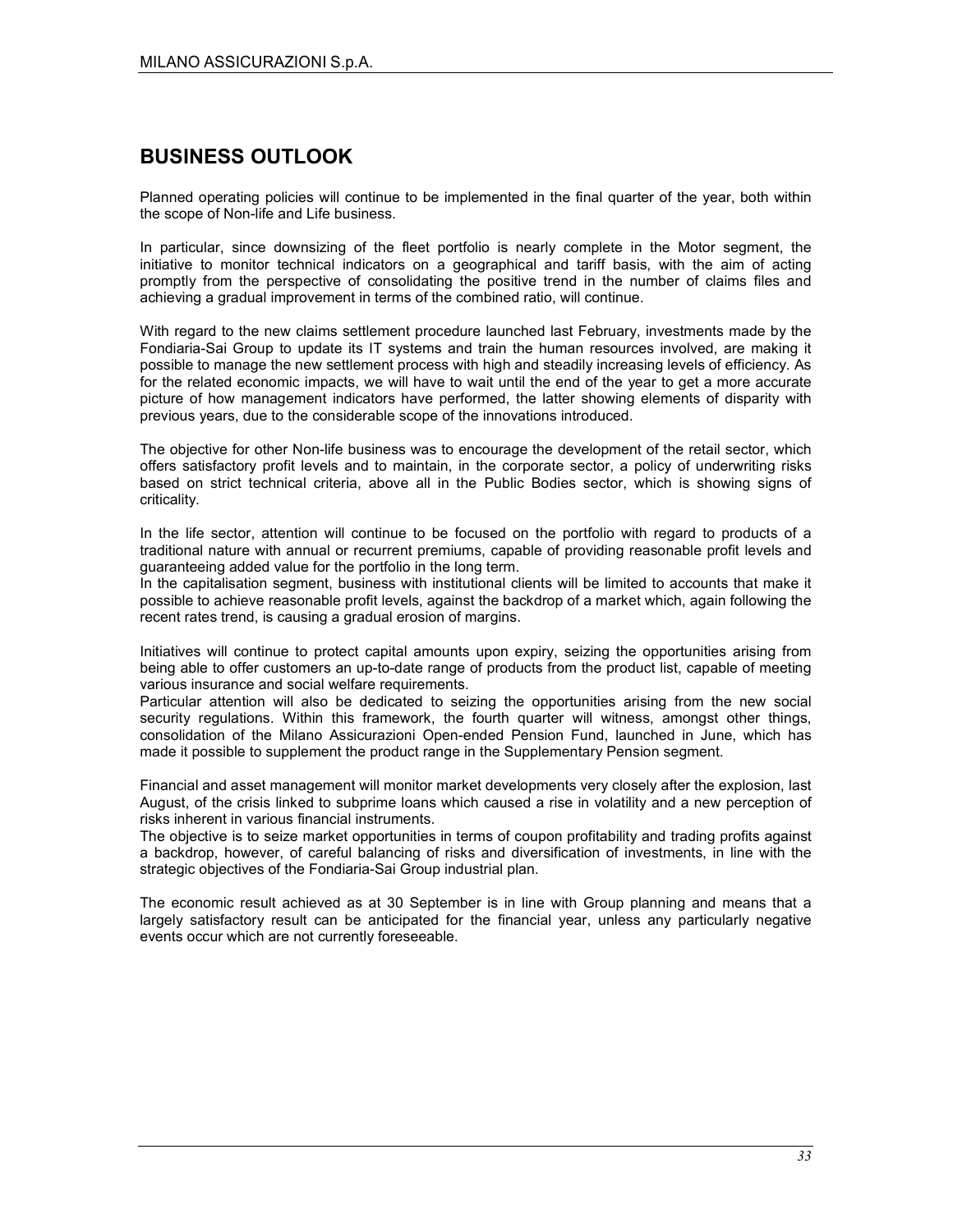## DRAFTING CRITERIA AND BASIS OF CONSOLIDATION

This report was prepared in accordance with the provisions contained in regulation No. 11971 of 14 May 1999, as amended and supplemented by CONSOB Decision No. 14990 of 14 April 2005.

In particular:

- this quarterly report was prepared in accordance with IAS/IFRS international accounting principles issued by the IASB (International Accounting Standard Board) and approved to date by the European Union;
- − the information supplied is that laid down by annex 3D of aforementioned regulation No. 11971;
- − ISVAP Directive No. 2404 of 22 December 2005, concerning instructions for the compilation of consolidated accounts in accordance with the new international accounting principles was taken into consideration when preparing the profit and loss account tables and the net financial position;
- Individual balance sheet and profit and loss accounting items were valued by adopting the criteria used when preparing the 2006 consolidated accounts, to which we therefore refer for a detailed illustration of individual methodologies not stated below.

With regard to the valuation of technical reserves for Motor TPL, please remember that the new system of direct compensation started on 1 February which, in the event of a road accident, enables non-liable or only partially liable injured parties to be compensated direct by their own insurer. The fact that the compensation procedure only started a short time ago, means that it has not yet been possible to express a complete and definitive valuation of the related economic and financial impacts and to trace an accurate path in terms of the expected trend in key indicators, which are showing signs of major disparity compared with past years.

Within this context, the current year reserve was valued separately for the various types of business covered by the new system. In particular:

- for claims up to 31 January, i.e. prior to the new system coming into force, the final cost was determined by making a value adjustment on claims opened by the various settlement departments on the basis of the usual, and now consolidated, key indicators;
- for claims under the 'CARD Debitore' system, the valuation was made on the basis of the fixed amounts defined by the Technical Committee set up in accordance with Presidential Decree 254/2006;
- for 'CARD Gestionario' claims, the expected final cost, net of recoverable fixed amounts, was recorded;
- for claims after 31 January, but not coming under the new system (mainly because more than two vehicles were involved or the claims relate to permanent biological damage resulting from over 9% injuries), the final cost was valued by making a value adjustment of the amounts indicated by the settlement offices, taking into consideration the average costs that can be assumed for these types of claims which are, of course, more expensive.

For claims for previous financial years, already posted to the reserves, trends relating to the reduction of claims settled were followed, checking the capacity of reserves posted as at 31 December 2006.

With regard to staff-leaving indemnity, procedures for calculating related liabilities were amended further to the supplementary pension reform referred to in Legislative Decree No. 252 of 5 December 2005. In short, staff-leaving indemnity units maturing on 31 December 2006 continue to be configured as defined benefit plans whilst units maturing as of 1 January 2007 are configured as a defined contributions plan and, therefore, no longer subject to actuarial valuation. Recalculation of the value on the basis of the new regulations resulted in a drop in liabilities of  $\epsilon$  12,472K which, also on the basis of the instructions supplied by ABI and Assirevi, was charged to profit and loss.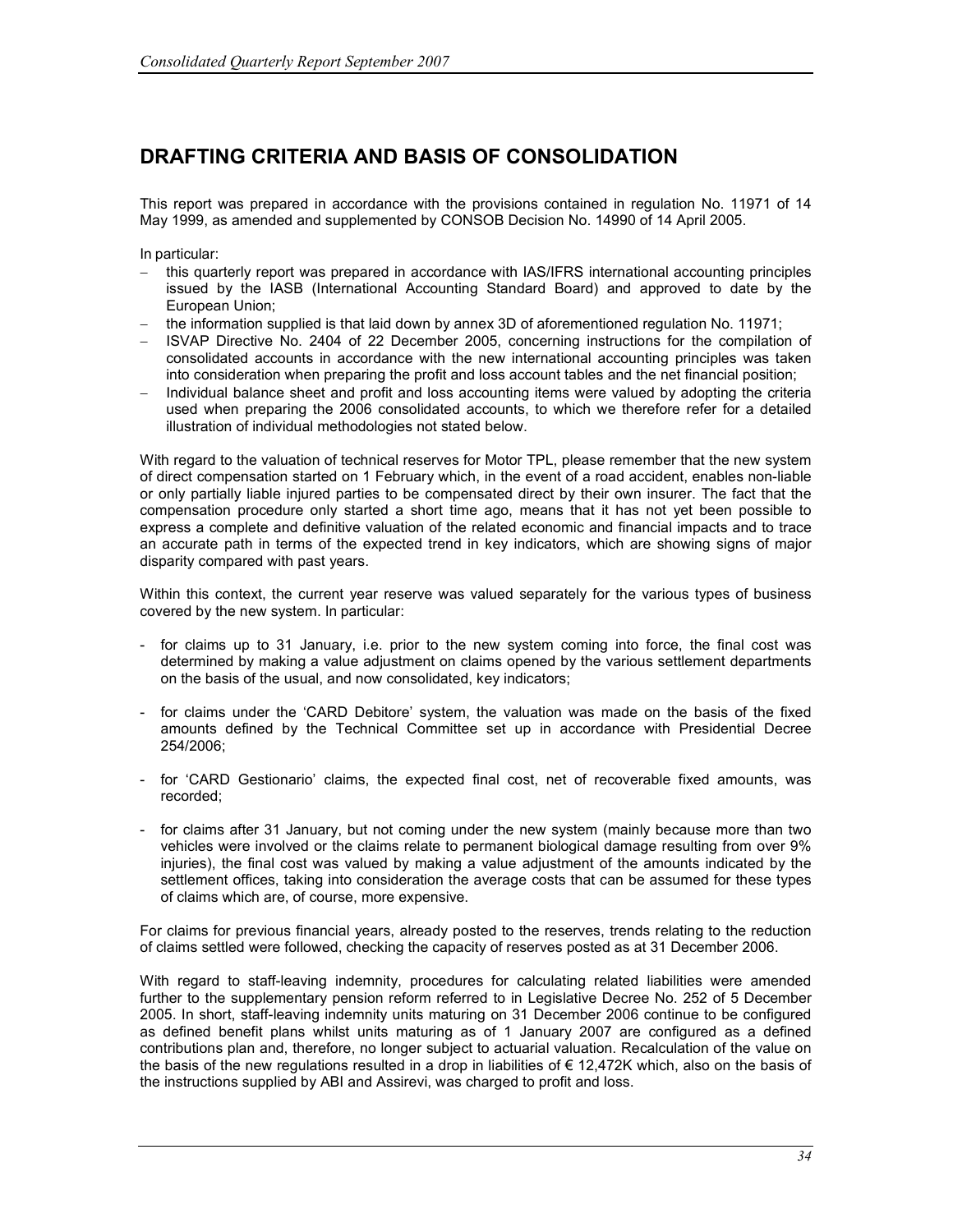The basis of consolidation remains unchanged from 30 June 2007. A list of Subsidiaries and Associates is given in an annex in line with the models provided for by ISVAP in the aforementioned Directive No. 2404 of 22 December 2005.

Milan, 9 November 2007

MILANO ASSICURAZIONI S.p.A. Board of Directors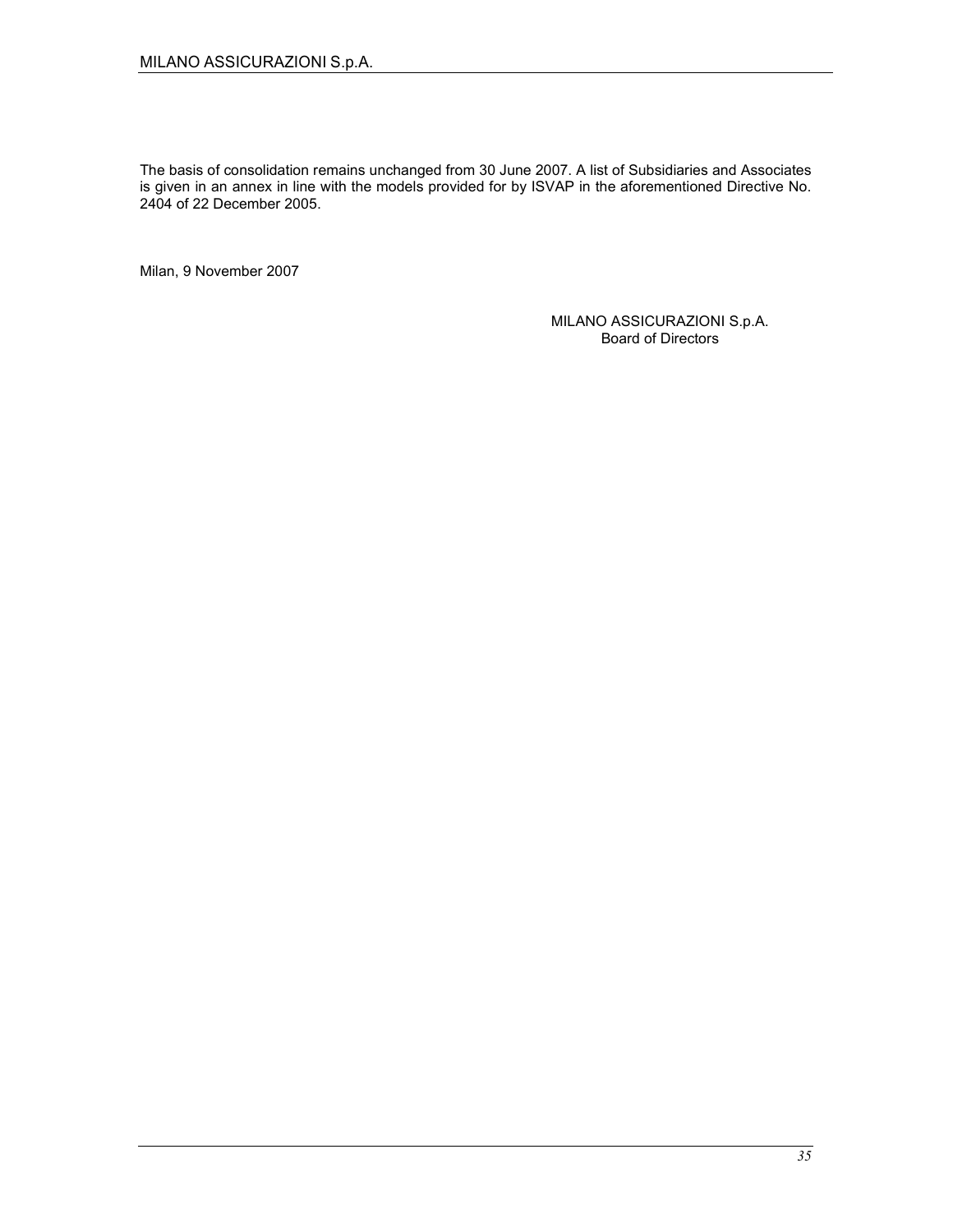## Basis of Consolidation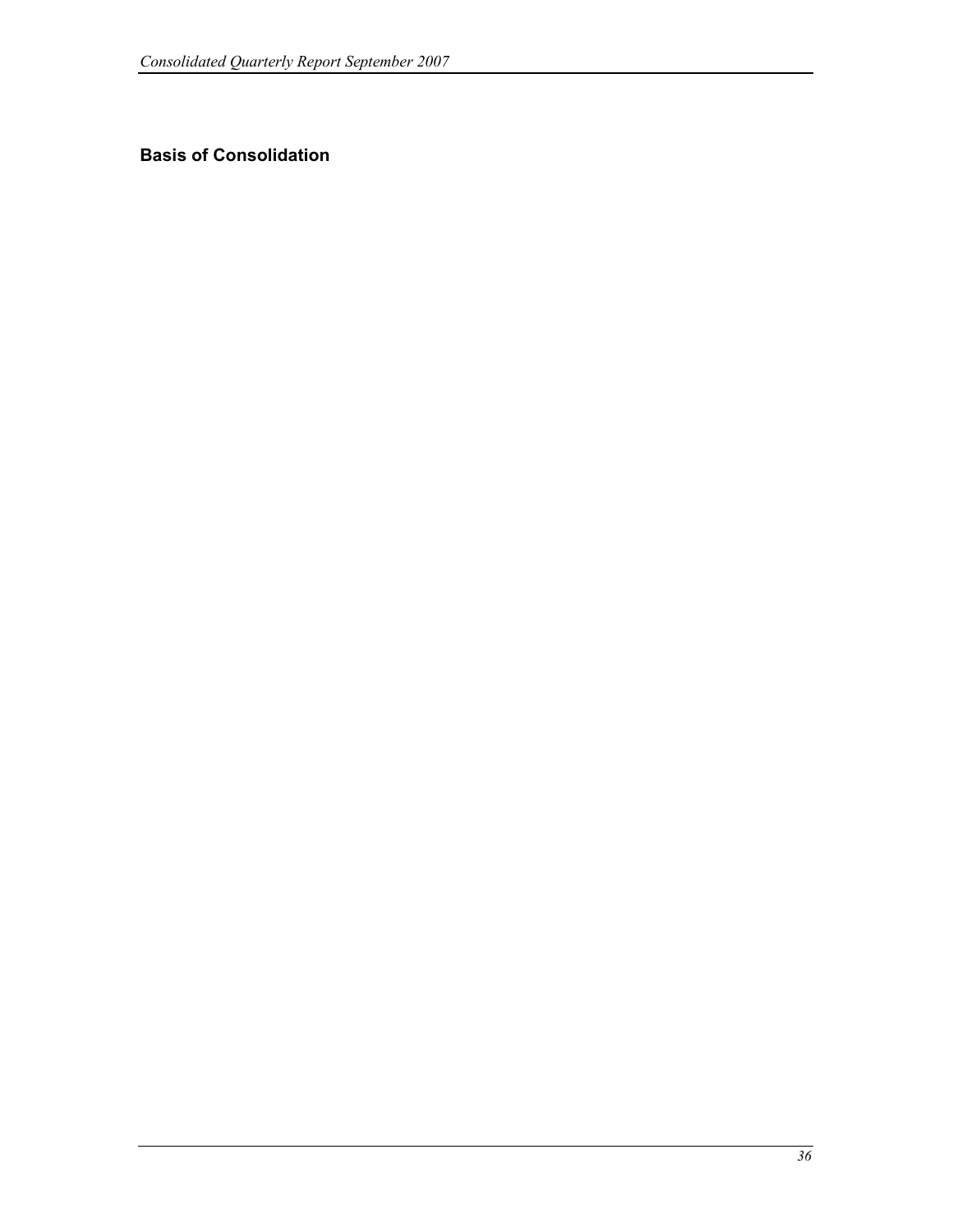| <b>MILANO ASSICURAZIONI S.p.A</b>                            |              |                      |                        |                                                |                                      |                                                                                      |                         |
|--------------------------------------------------------------|--------------|----------------------|------------------------|------------------------------------------------|--------------------------------------|--------------------------------------------------------------------------------------|-------------------------|
| <b>CONSOLIDATED QUARTERLY REPORT AS AT 30 SEPTEMBER 2007</b> |              |                      |                        |                                                |                                      |                                                                                      |                         |
| <b>Basis of consolidation</b>                                |              |                      |                        |                                                |                                      |                                                                                      |                         |
| <b>Company name</b>                                          | <b>State</b> | <b>Method</b><br>(1) | <b>Activity</b><br>(2) | $\frac{9}{6}$<br><b>Direct</b><br>shareholding | %<br><b>Total</b><br>interest<br>(3) | $\overline{\frac{9}{6}}$<br>Votes available at<br>ordinary general<br>meeting<br>(4) | $%$ of<br>consolidation |
| BIPIEMME VITA S.p.A.                                         | <b>ITALY</b> | G                    | $\mathbf{1}$           | 51.00                                          | 51.00                                | 51.00                                                                                | 100.00                  |
| CAMPO CARLO MAGNO S.p.A.                                     | <b>ITALY</b> | G                    | 10                     | 100.00                                         | 100.00                               | 100.00                                                                               | 100.00                  |
| DIALOGO ASSICURAZIONI S.p.A.                                 | <b>ITALY</b> | $\overline{G}$       | $\mathbf{1}$           | 99.85                                          | 99.85                                | 99.85                                                                                | 100.00                  |
| FONDIPREV S.p.A.                                             | <b>ITALY</b> | $\overline{G}$       | 1                      | 60.00                                          | 60.00                                | 60.00                                                                                | 100.00                  |
| MAA FINANZIARIA S.p.A.                                       | <b>ITALY</b> | G                    | 11                     | 100.00                                         | 100.00                               | 100.00                                                                               | 100.00                  |
| MERIDIANO EUR S.r.I.                                         | <b>ITALY</b> | G                    | 10                     | 100.00                                         | 100.00                               | 100.00                                                                               | 100.00                  |
| MERIDIANO ORIZZONTI S.r.I.                                   | <b>ITALY</b> | G                    | 10                     | 100.00                                         | 100.00                               | 100.00                                                                               | 100.00                  |
| SOGEINT S.r.I.                                               | <b>ITALY</b> | G                    | 11                     | 100.00                                         | 100.00                               | 100.00                                                                               | 100.00                  |
| SYSTEMA COMPAGNIA DI<br>ASSICURAZIONI S.p.A.                 | <b>ITALY</b> | G                    | 1                      | 100.00                                         | 100.00                               | 100.00                                                                               | 100.00                  |

(1) Method of consolidation: Fully consolidated =G, Using the Proportional method =P, Fully consolidated by Unit Management=U

(2) 1=Italian ins.; 2=EU ins.; 3=third party state ins.; 4=insurance holdings; 5=EU reins.; 6=third party state reins.; 7=banks; 8=SGR; 9=misc. holdings; 10=property 11=other

(3) is the product of the transactions involving holdings relating to all companies which, along the chain of participation, may be placed between the company which draws up the consolidated balance sheet and the company in question. If there is a direct holding in the latter company by several subsidiaries, the individual products must be added together.

(4) total percentage of votes available in the ordinary general meeting if different from the direct or indirect interest held.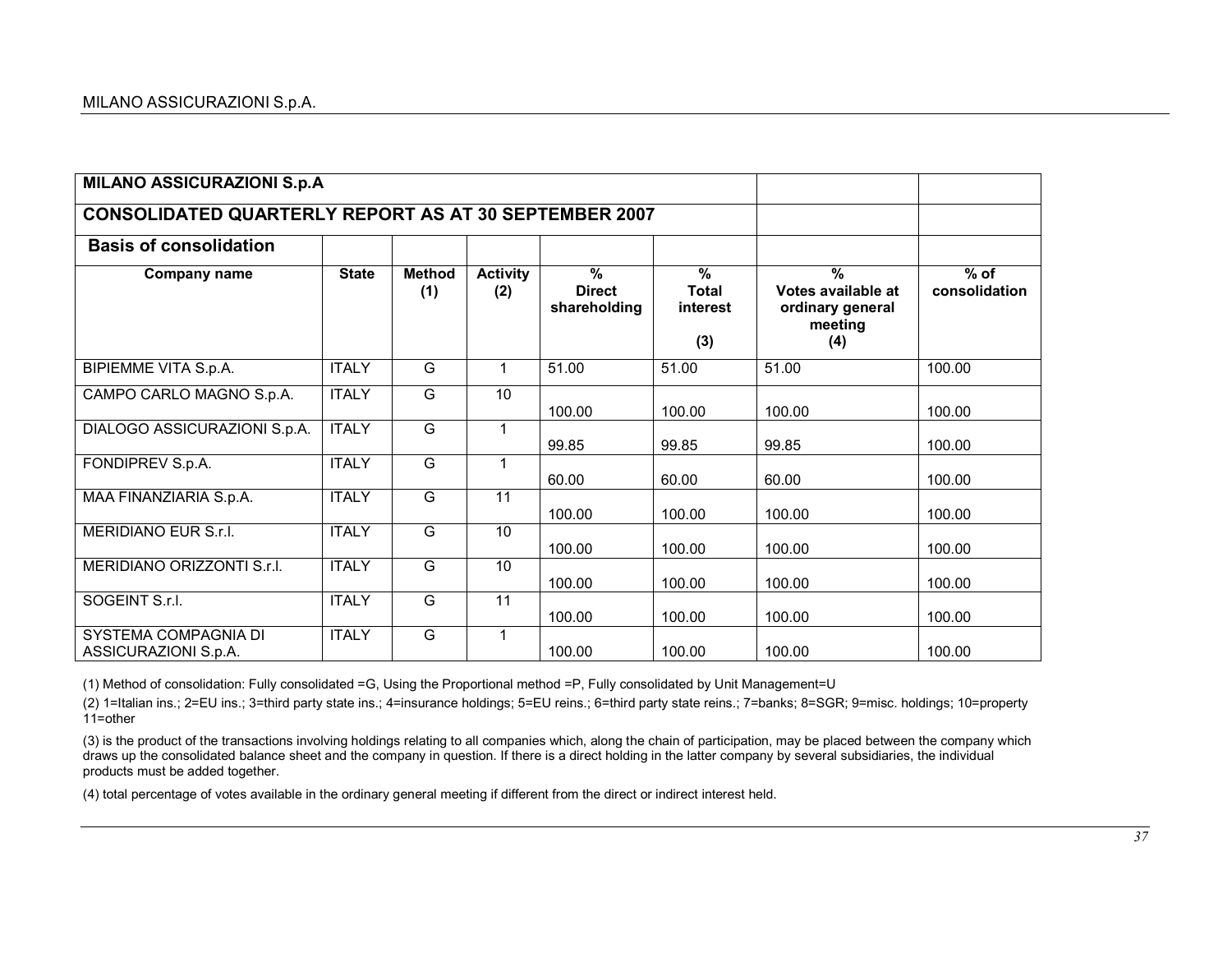| <b>MILANO ASSICURAZIONI S.p.A</b>                            |                  |                        |                                 |                                    |                            |                                                                           |                   |
|--------------------------------------------------------------|------------------|------------------------|---------------------------------|------------------------------------|----------------------------|---------------------------------------------------------------------------|-------------------|
| <b>CONSOLIDATED QUARTERLY REPORT AS AT 30 SEPTEMBER 2007</b> |                  |                        |                                 |                                    |                            |                                                                           |                   |
|                                                              |                  |                        |                                 |                                    |                            |                                                                           | Amounts in €K     |
| Details of non-consolidated holdings                         |                  |                        |                                 |                                    |                            |                                                                           |                   |
|                                                              |                  |                        |                                 |                                    |                            |                                                                           |                   |
| <b>Company name</b>                                          | <b>State</b>     | <b>Activity</b><br>(1) | <b>Type</b><br>(2)              | %<br><b>Direct</b><br>shareholding | % Total<br>interest<br>(3) | $\frac{9}{6}$<br>Votes available at<br>ordinary general<br>meeting<br>(4) | <b>Book value</b> |
| <b>GARIBALDI S.C.S.</b>                                      | <b>LUXEMBURG</b> | 10                     | B                               | 47.95                              | 47.95                      | 47.95                                                                     | $-376$            |
| NOVARA ASSICURA S.p.A.                                       | <b>ITALIA</b>    | 1                      | $\overline{(\overline{\cdot})}$ | 100.00                             | 100.00                     | 100.00                                                                    | 13,806            |
| SAI INVESTIMENTI S.G.R. S.p.A.                               | <b>ITALIA</b>    | 8                      | B                               | 29.00                              | 29.00                      | 29.00                                                                     | 1,573             |
| SERVICE GRUPPO FONDIARIA-<br>SAI S.r.I.                      | <b>ITALIA</b>    | 11                     | B                               | 30.00                              | 30.00                      | 30.00                                                                     | 234               |
| SISTEMI SANITARI S.p.A.                                      | <b>ITALIA</b>    | 11                     | B                               | 25.71                              | 25.71                      | 25.71                                                                     | 621               |
| UNISERVIZI S.c.r.l.                                          | <b>ITALIA</b>    | 11                     | B                               | 28.00                              | 28.39                      | 28.40                                                                     | 10,731            |

(1) 1=Italian ins.; 2=EU ins.; 3=third party state ins.; 4=insurance holdings; 5=EU reins.; 6=third party state reins.; 7=banks; 8=SGR; 9=misc. holdings; 10=property 11=other

(2) a=subsidiaries (IAS27); b=associates (IAS28); c=joint ventures (IAS 31); indicate with an asterisk (\*) companies classified as held for sale in accordance with IFRS 5 and enter the key at the foot of the statement

(3) this is the product of the transactions involving holdings relating to all companies which, along the chain of participation, may be placed between the company which draws up the consolidated balance sheet and the company in question. If there is a direct holding in the latter company held by several subsidiaries, the individual products must be added together.

(4) total percentage of votes available in the ordinary general meeting if different from the direct or indirect interest held.